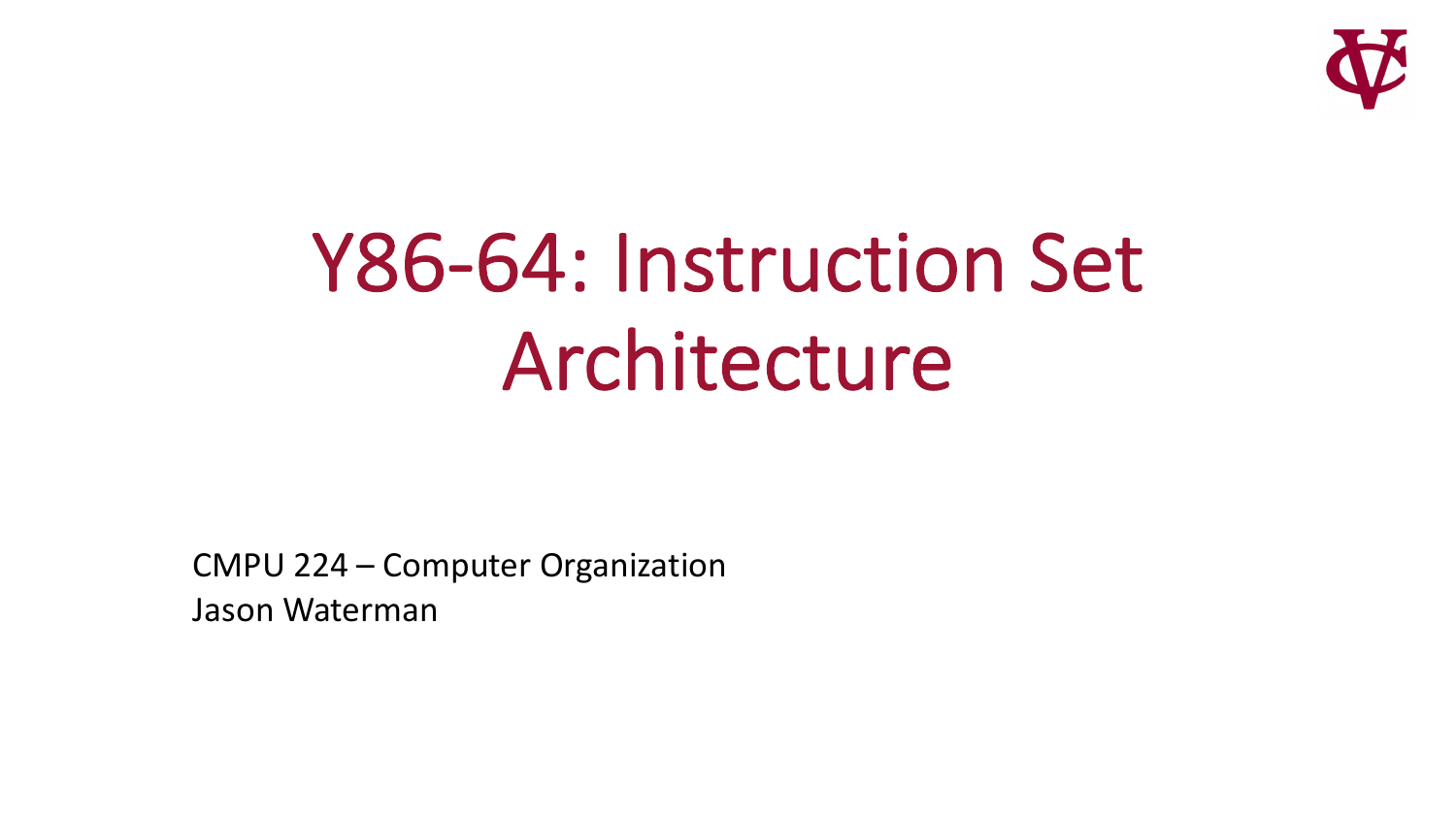#### Instruction Set Architecture

- Assembly Language View
	- Processor state
		- Registers, memory, …
	- Instructions
		- addq, pushq, ret, …
		- How instructions are encoded as bytes
- Layer of Abstraction
	- Above: how to program machine
		- Processor executes instructions in a sequence
	- Below: what needs to be built
		- Use variety of tricks to make it run fast
		- E.g., execute multiple instructions simultaneously

| Application               |    |  |  |  |
|---------------------------|----|--|--|--|
| Program                   |    |  |  |  |
| Compiler                  | OS |  |  |  |
| $\overline{\mathsf{ISA}}$ |    |  |  |  |
| <b>CPU</b>                |    |  |  |  |
| <b>Design</b>             |    |  |  |  |
| <b>Circuit</b>            |    |  |  |  |
| <b>Design</b>             |    |  |  |  |
| Chip                      |    |  |  |  |
| Layout                    |    |  |  |  |

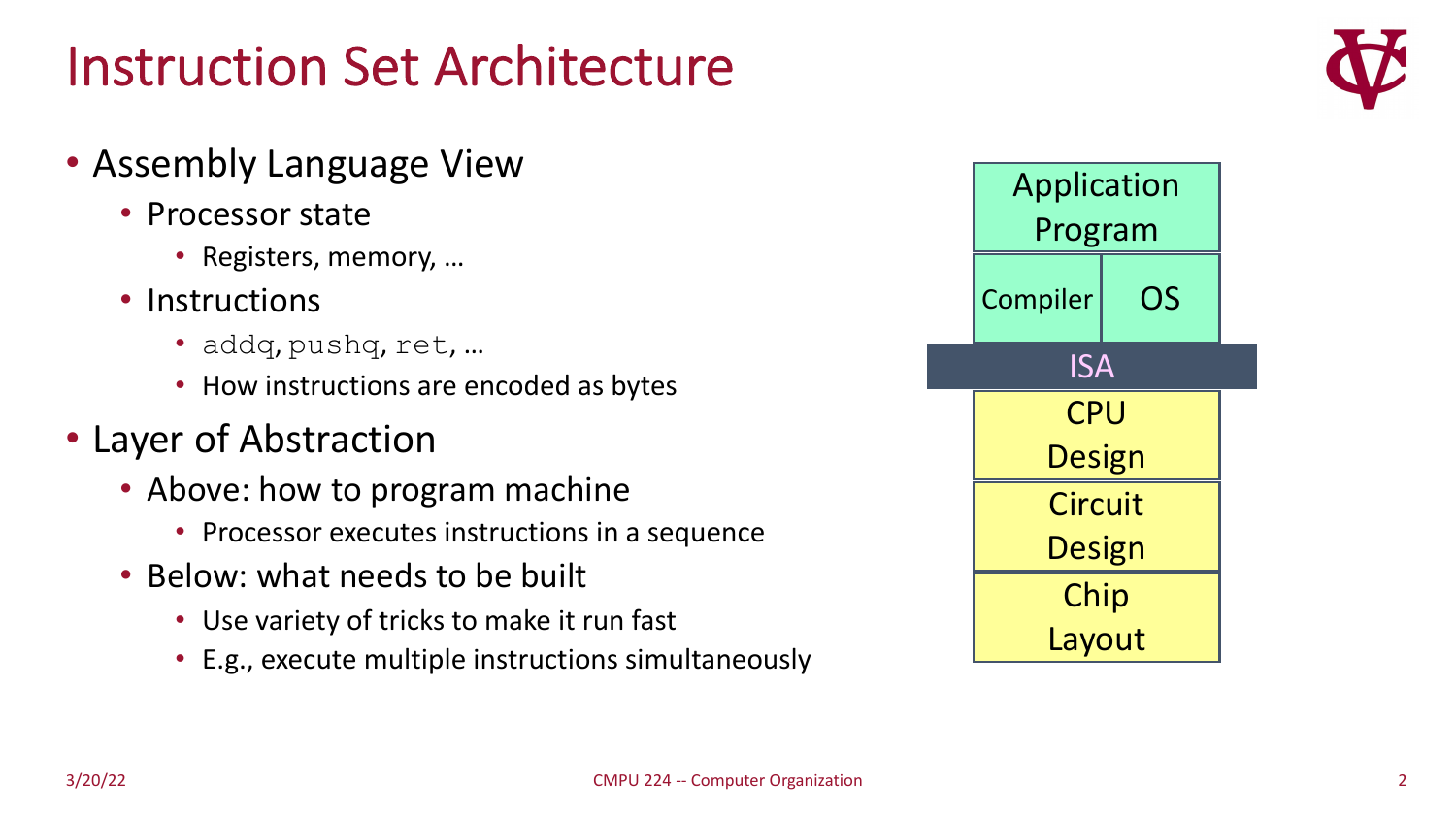#### Y86-64 Processor State

- Program Registers
	- 15 registers (omit  $8r15$ )
	- Each 64-bits long
- Condition Codes
	- Single-bit flags set by arithmetic and logical instructions
		- ZF: Zero
		- SF:Negative
		- OF: Overflow
- Program Counter
	- Indicates address of next instruction
- Program Status
	- Indicates either normal operation or some error condition
- Memory
	- Byte-addressable storage array
	- Words stored in little-endian byte order

| <b>&amp;rax</b> | <b>&amp;rsp</b>        | 8r8  | 8r12 |
|-----------------|------------------------|------|------|
| $rac{1}{6}$ rcx | <i><b>&amp;rbp</b></i> | 8r9  | 8r13 |
| %rdx            | <b>&amp;rsi</b>        | 8r10 | 8r14 |
| %rbx            | %rdi                   | 8r11 |      |



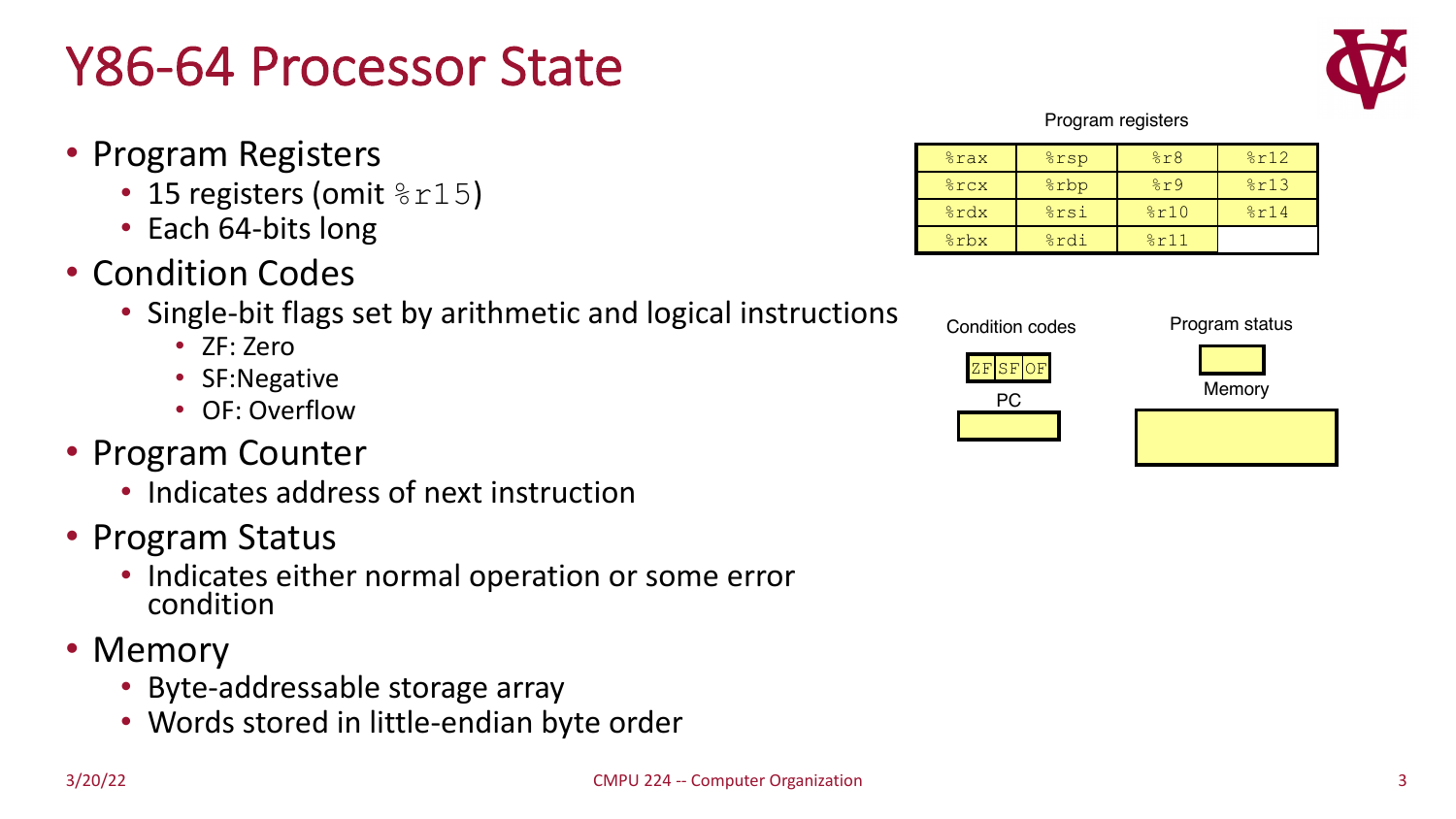#### Y86-64 Instructions



- Largely a subset of x86-64 instructions
- Only 8-byte integer operations
- Format
	- 1-10 bytes of information read from memory
	- Can determine instruction length from first byte
	- Not as many instruction types, and simpler encoding than with x86-64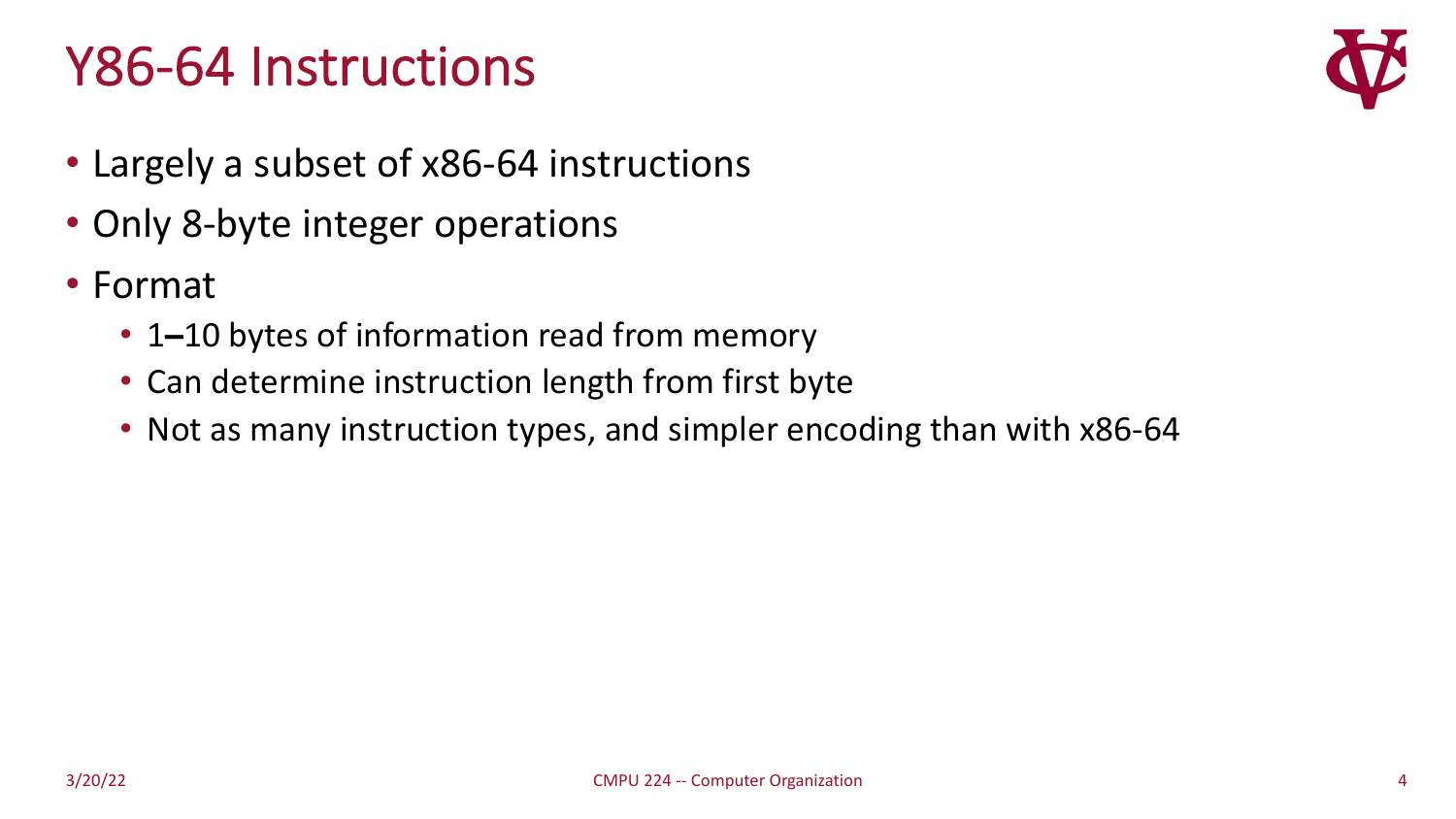#### Y86-64 Instruction Set

| <b>Byte</b>            | $\mathsf{O}$                           | $\mathbf 1$        | $\mathbf{2}$ | 3 | $\overline{4}$ | 5 | $\sqrt{6}$ | $\overline{7}$ | $8\,$ | $\mathcal{G}$ |
|------------------------|----------------------------------------|--------------------|--------------|---|----------------|---|------------|----------------|-------|---------------|
| halt                   | 0<br>$\circ$                           |                    |              |   |                |   |            |                |       |               |
| nop                    |                                        |                    |              |   |                |   |            |                |       |               |
| cmovXX rA, rB          | $\overline{2}$                         | $fn$ rA rB         |              |   |                |   |            |                |       |               |
| irmovq V, rB           | $\overline{O}$<br>3                    | $\mathbf{F}% _{0}$ | $rB$ V       |   |                |   |            |                |       |               |
| rmmovq rA, D(rB)       | $\overline{0}$<br>$\overline{4}$       | $rA$ $rB$ $D$      |              |   |                |   |            |                |       |               |
| $m$ rmovq $D(rB)$ , rA | 5<br>$\begin{pmatrix} 0 \end{pmatrix}$ | $rA$ $rB$ $D$      |              |   |                |   |            |                |       |               |
| OPq rA, rB             | $\overline{6}$                         | $fn$ rA rB         |              |   |                |   |            |                |       |               |
| jXX Dest               | fn                                     | Dest               |              |   |                |   |            |                |       |               |
| call Dest              | $\theta$<br>8                          | <b>Dest</b>        |              |   |                |   |            |                |       |               |
| ret                    | 9<br>$\Omega$                          |                    |              |   |                |   |            |                |       |               |
| pushq rA               | $\overline{0}$<br>A                    | $\mathbb F$<br>rA  |              |   |                |   |            |                |       |               |
| popq rA                | $\overline{0}$<br>$\mathbf B$          | $\mathbf F$<br>rA  |              |   |                |   |            |                |       |               |

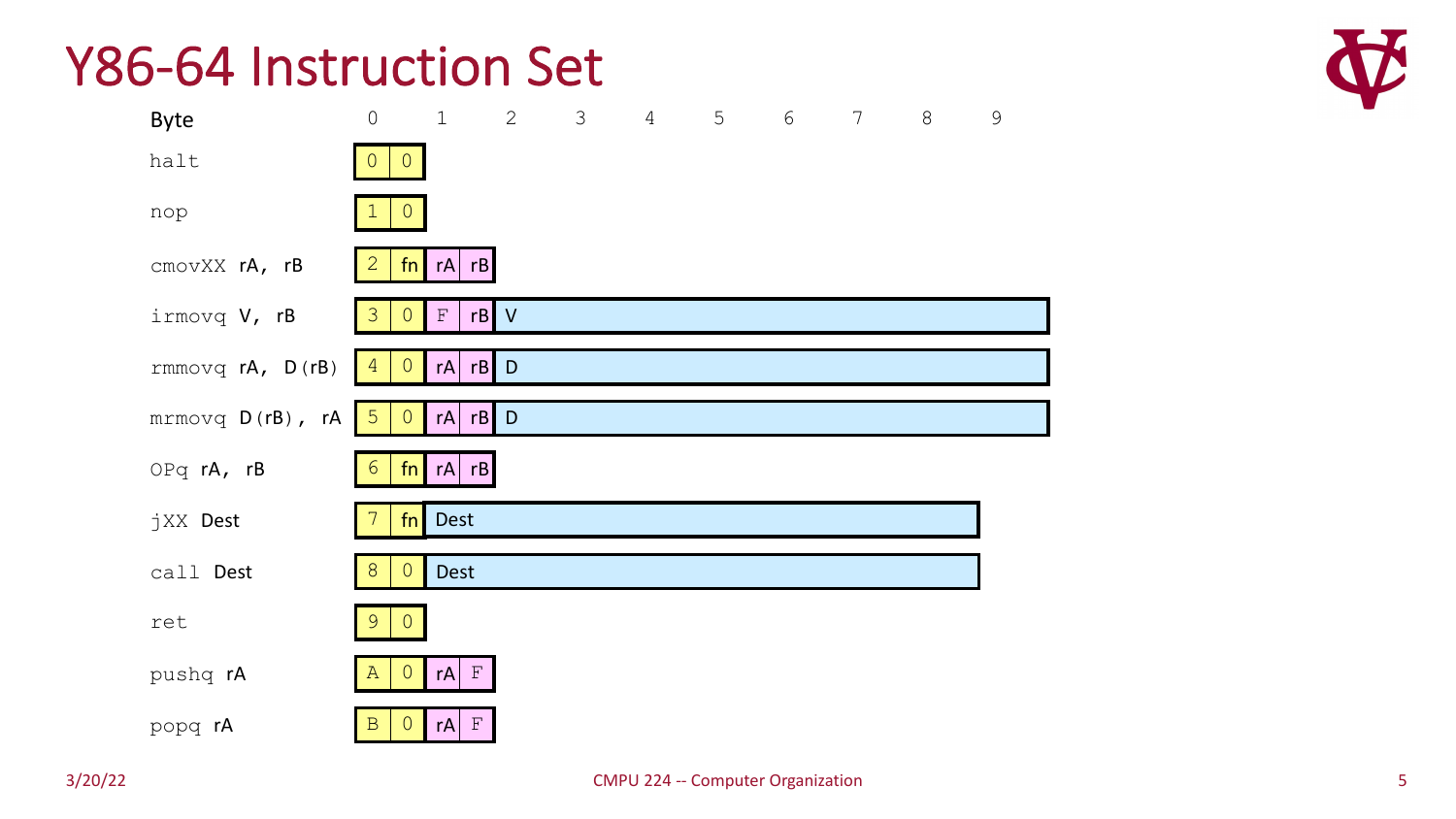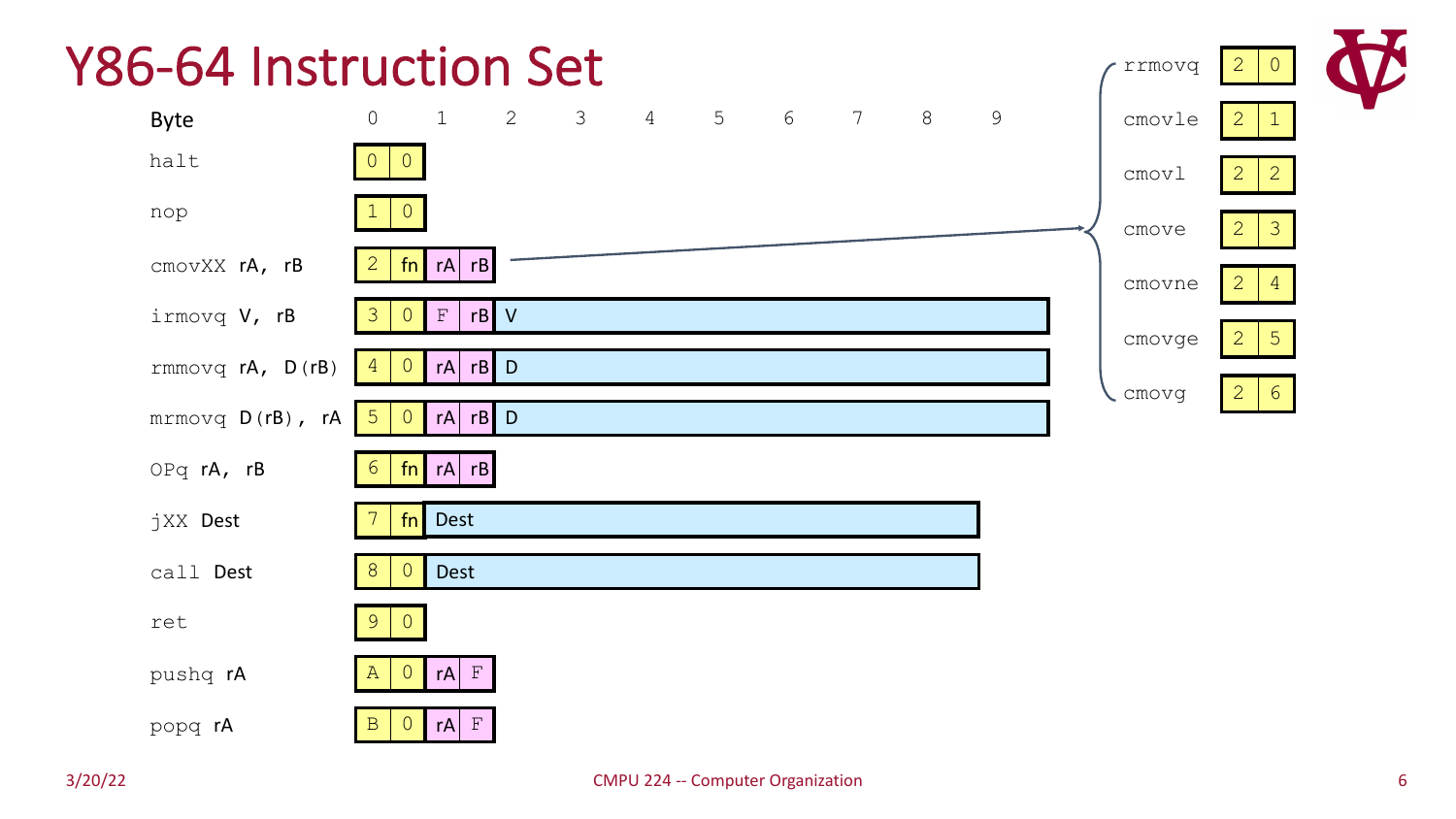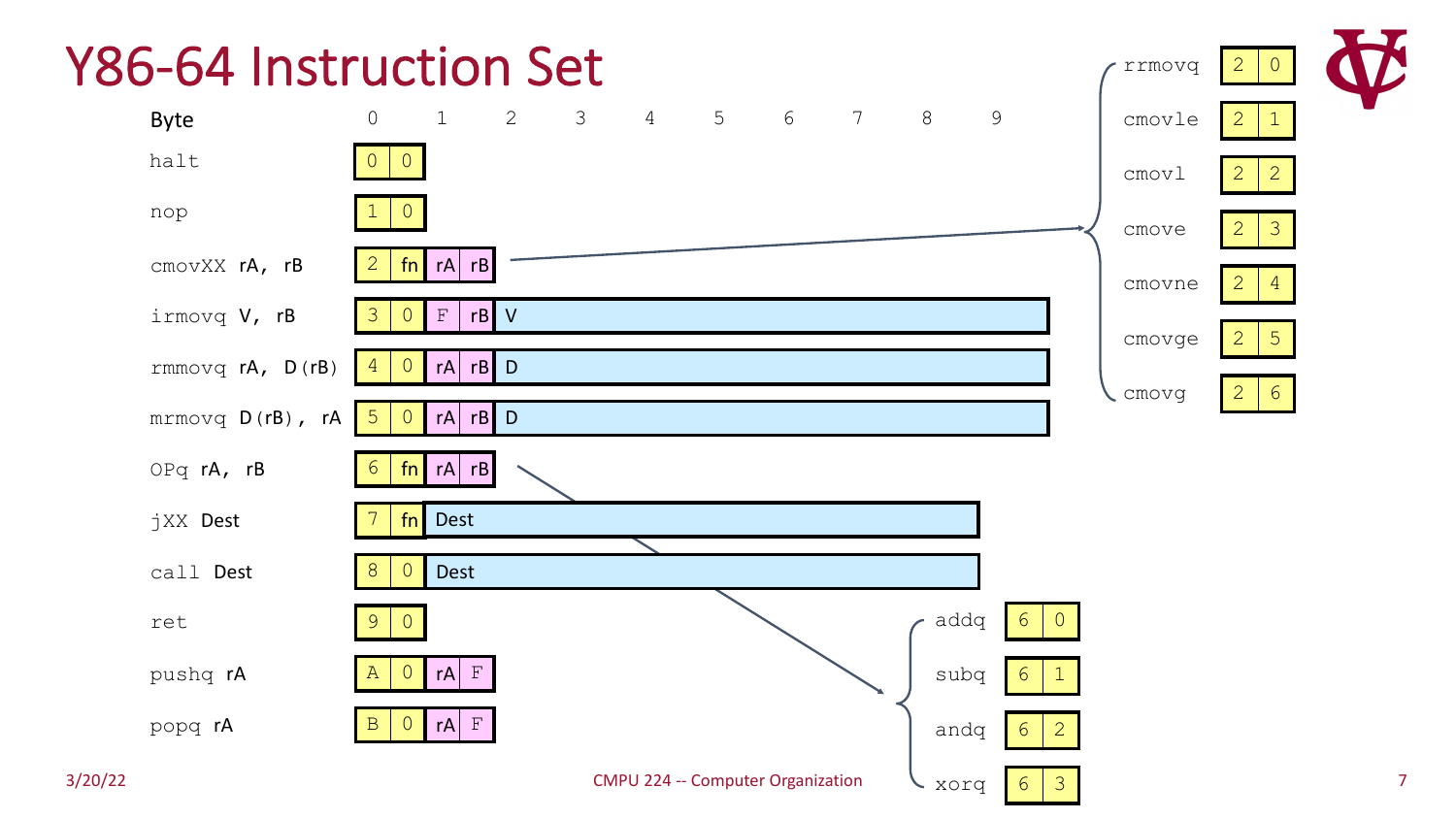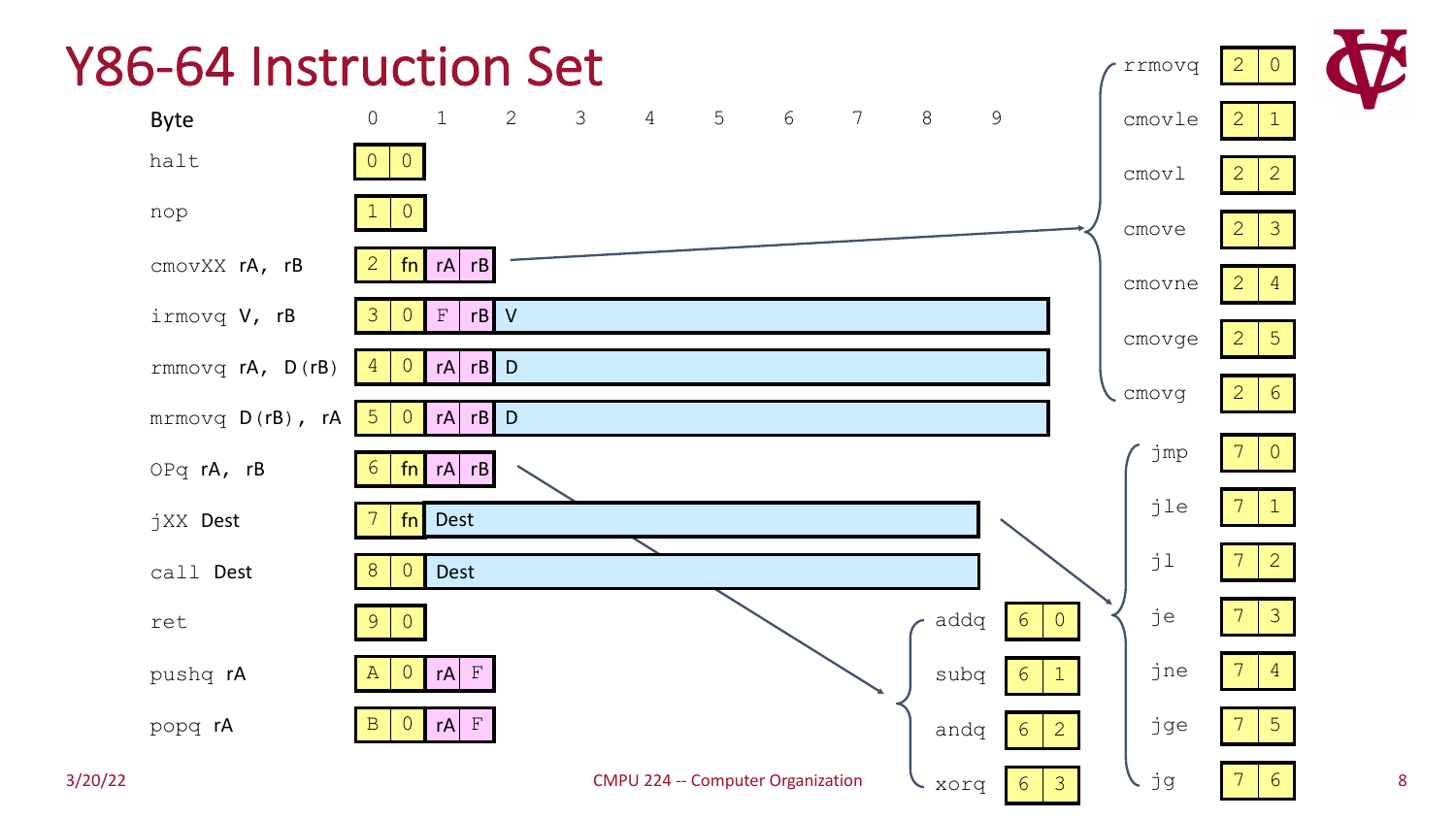## Encoding Registers

• Each register has 4 -bit ID

| <b>&amp;rax</b> | Ω              | 8r8         | 8 |
|-----------------|----------------|-------------|---|
| %rcx            | 1              | 8r9         | 9 |
| %rdx            | $\overline{2}$ | 8r10        | А |
| %rbx            | 3              | 8r11        | В |
| <b>&amp;rsp</b> |                | 8r12        | C |
| %rbp            | 5              | 8r13        | D |
| %rsi            | 6              | 8r14        | E |
| %rdi            |                | No Register | F |

- Same encoding as in x86 -64
- Register ID 15 (0xF) indicates "no register"
	- Will use this in our hardware design in multiple places

|                  |                                    |                                             |  |  |                 |       | W |
|------------------|------------------------------------|---------------------------------------------|--|--|-----------------|-------|---|
| <b>Byte</b>      | $\circ$                            | $1 \quad 2 \quad 3 \quad 4 \quad 5 \quad 6$ |  |  | $7\overline{ }$ | $8\,$ | 9 |
| halt             |                                    |                                             |  |  |                 |       |   |
| nop              |                                    |                                             |  |  |                 |       |   |
| cmovXX rA, rB    | fn<br>2                            | rA rB                                       |  |  |                 |       |   |
| irmovq V, rB     | $\overline{0}$<br>3                | $\mathbf{F}% _{0}$<br>$rB$ V                |  |  |                 |       |   |
| rmmovq rA, D(rB) | $\overline{0}$<br>$\overline{4}$   | $rA$ $rB$ $D$                               |  |  |                 |       |   |
| mrmovq D(rB), rA | $5\overline{)}$<br>$\vert 0 \vert$ | $rA$ $rB$ D                                 |  |  |                 |       |   |
| OPq rA, rB       | 6                                  | $fn$ $rA$ $rB$                              |  |  |                 |       |   |
| jXX Dest         | fn                                 | Dest                                        |  |  |                 |       |   |
| call Dest        | 8<br>$\overline{O}$                | <b>Dest</b>                                 |  |  |                 |       |   |
| ret              | 9                                  |                                             |  |  |                 |       |   |
| pushq rA         | $\mathcal{A}$<br>$\circ$           | $rA$ $F$                                    |  |  |                 |       |   |
| popq rA          | $\overline{0}$<br>$\mathbf B$      | $\mathbb F$<br>rA                           |  |  |                 |       |   |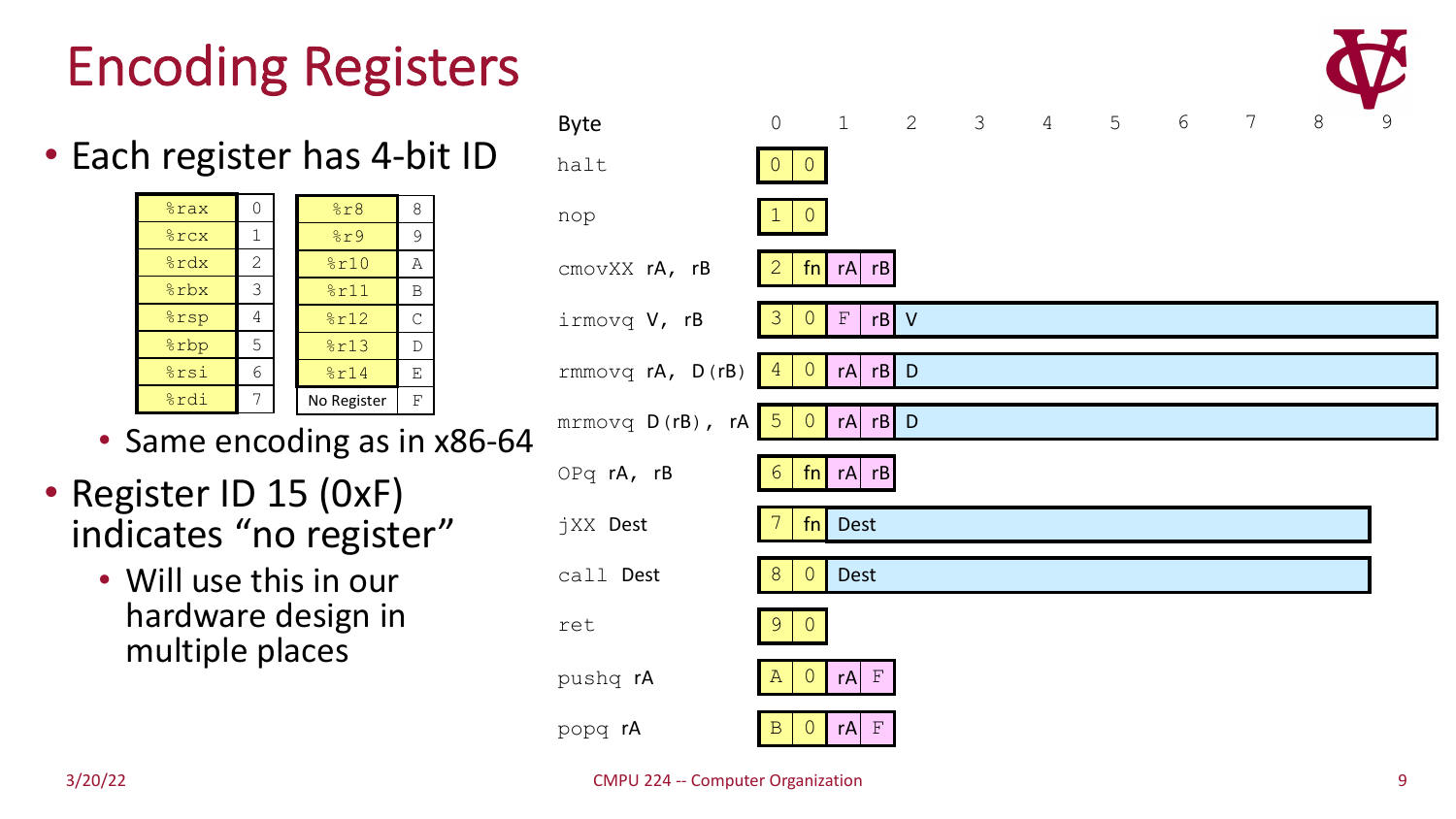### Instruction Example





- Add value in register rA to that in register rB
	- Store result in register rB
	- Note that Y86-64 only allows addition to be applied to register data
- Set condition codes based on result
- e.g., addq %rax, %rsi Encoding: 60 06
- Two-byte encoding
	- First indicates instruction type
	- Second gives source and destination registers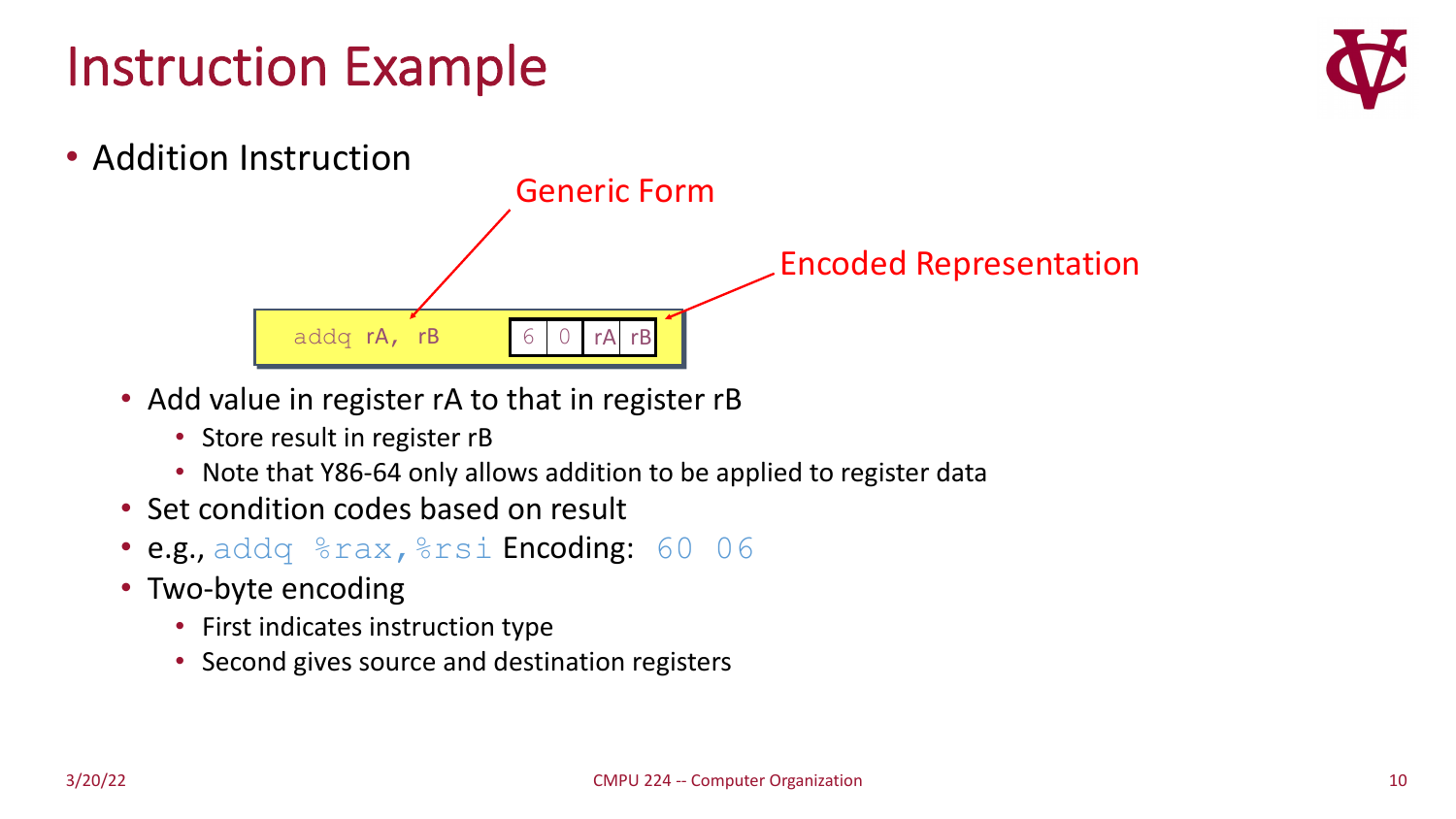## Arithmetic and Logical Operations



- Refer to generically as "OPq"
- Encodings differ only by "function code"
	- Low-order 4 bits in first instruction word
- Set condition codes as side effect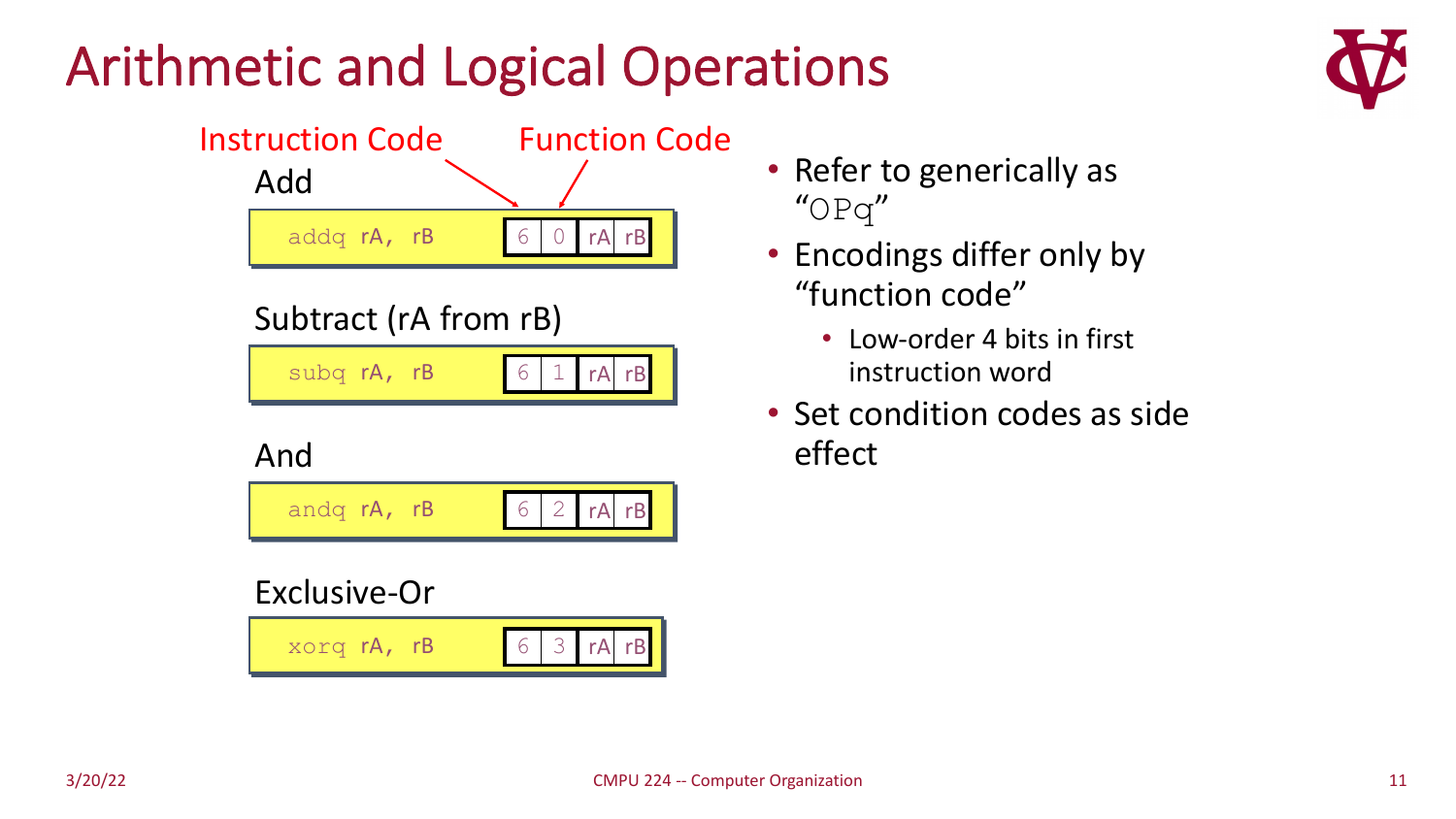#### Move Operations



|                                           |                           | Register $\rightarrow$ Register  |  |
|-------------------------------------------|---------------------------|----------------------------------|--|
| rrmovqrA, rB                              | $rA$ $rB$                 |                                  |  |
|                                           |                           | Immediate $\rightarrow$ Register |  |
| irmovq V, rB                              | 3<br>$\mathbf{F}$<br>rB   |                                  |  |
|                                           |                           | Register $\rightarrow$ Memory    |  |
| rmmovq rA, D(rB)                          | rA<br>rB<br>-4            | D                                |  |
|                                           |                           | Memory $\rightarrow$ Register    |  |
| $m$ $r$ $m$ $o$ $v$ $q$ $D$ $(rB)$ , $rA$ | 5<br>$\theta$<br>rB<br>rA |                                  |  |

- Like the x86-64 movq instruction
- Simpler format for memory addresses
- Give different names to keep them distinct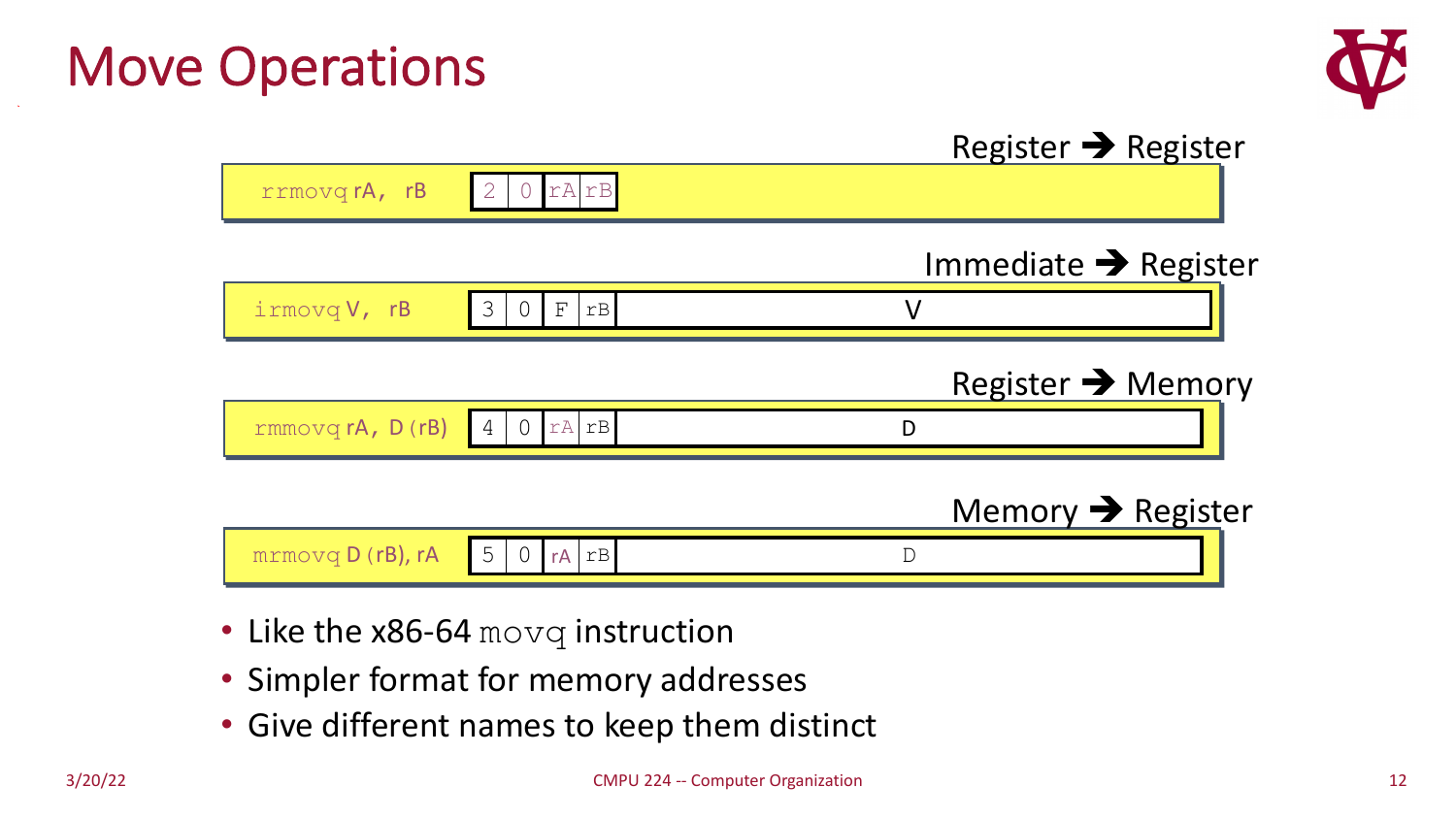#### Move Instruction Examples



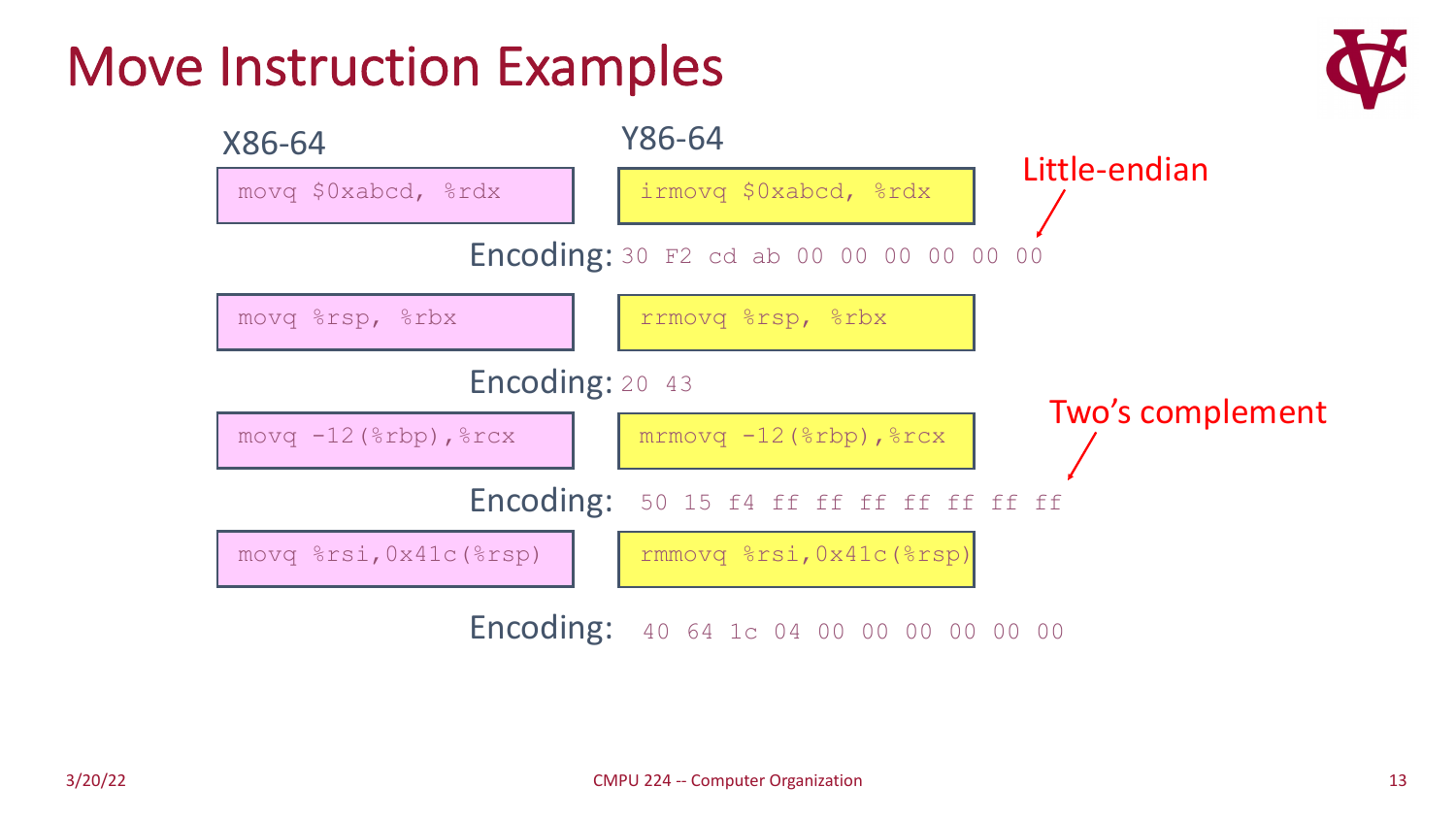### Conditional Move Instructions

#### Move Unconditionally



- Refer to generically as "cmovXX"
- Encodings differ only by "function code"
- Based on values of condition codes
- Variants of rrmovq instruction
	- (Conditionally) copy value from source to destination register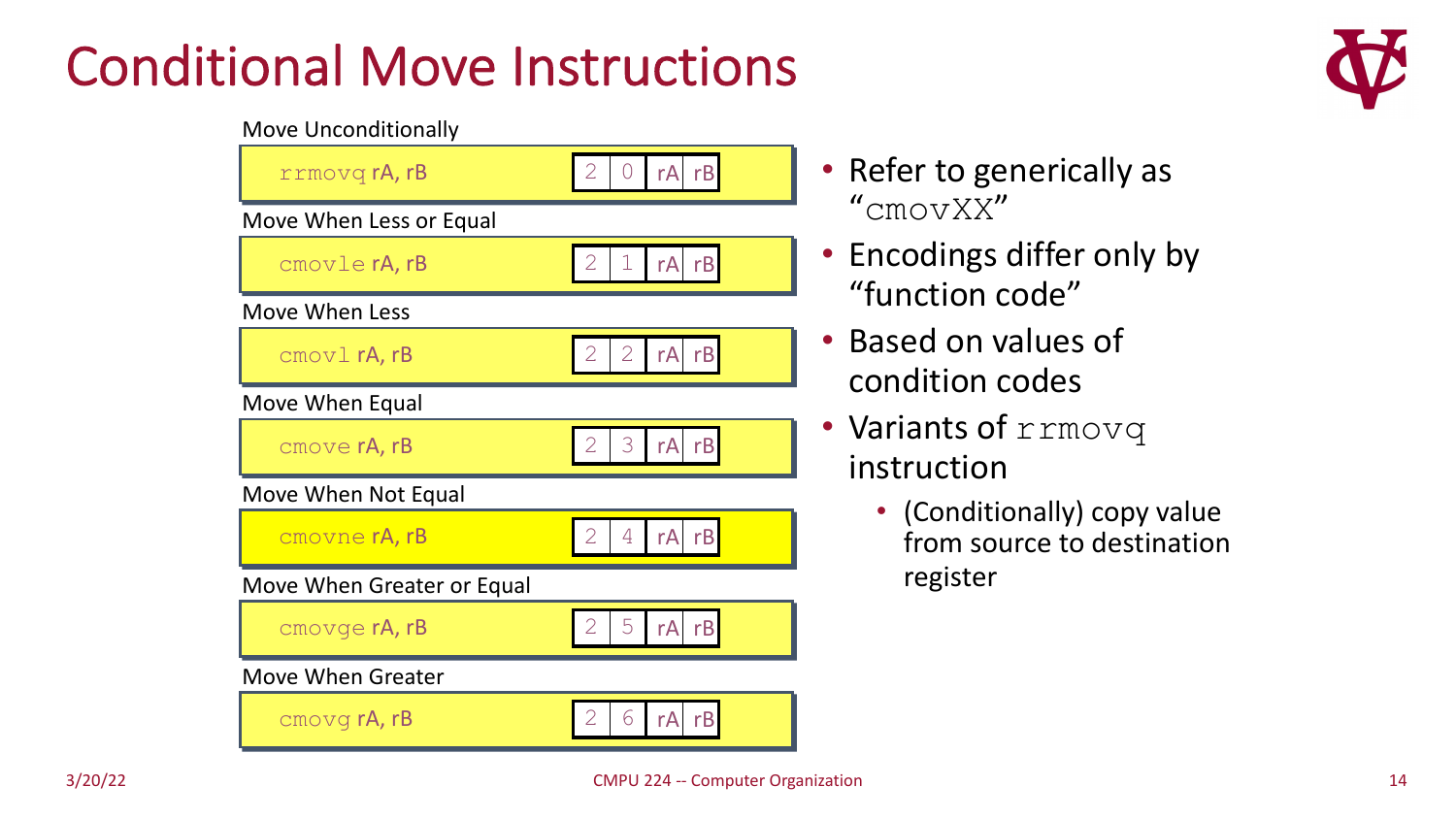#### Jump Instructions

- Refer to generically as " $\exists$  XX"
- Encodings differ only by "function code" fn
- Based on values of condition codes
- Same as x86-64 counterparts
- Encode full destination address
	- Unlike PC-relative addressing seen in x86-64

#### Jump (Conditionally)



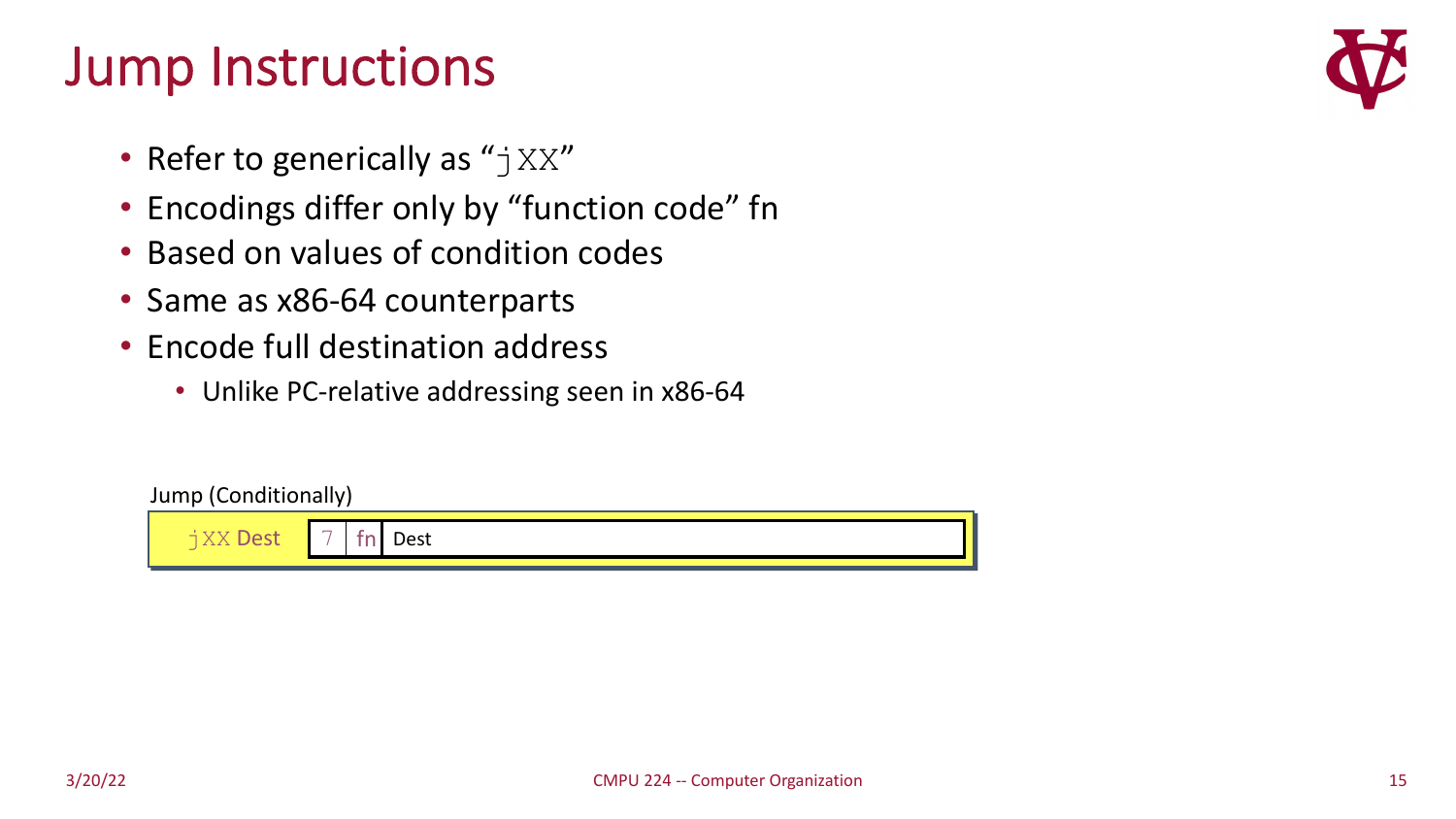#### Jump Instructions



|  | <b>Jump Unconditionally</b> |  |
|--|-----------------------------|--|
|--|-----------------------------|--|

| jmp Dest                   | <b>Dest</b><br>$\cup$ |
|----------------------------|-----------------------|
| Jump When Less or Equal    |                       |
| jle Dest                   | Dest                  |
| Jump When Less             |                       |
| jl Dest                    | $\mathbf{2}$<br>Dest  |
| Jump When Equal            |                       |
| je Dest                    | 3<br>Dest             |
| Jump When Not Equal        |                       |
| jne Dest                   | 4<br>Dest             |
| Jump When Greater or Equal |                       |
| jge Dest                   | 5<br>Dest             |
| <b>Jump When Greater</b>   |                       |
| <b>jg Dest</b>             | 6<br>Dest             |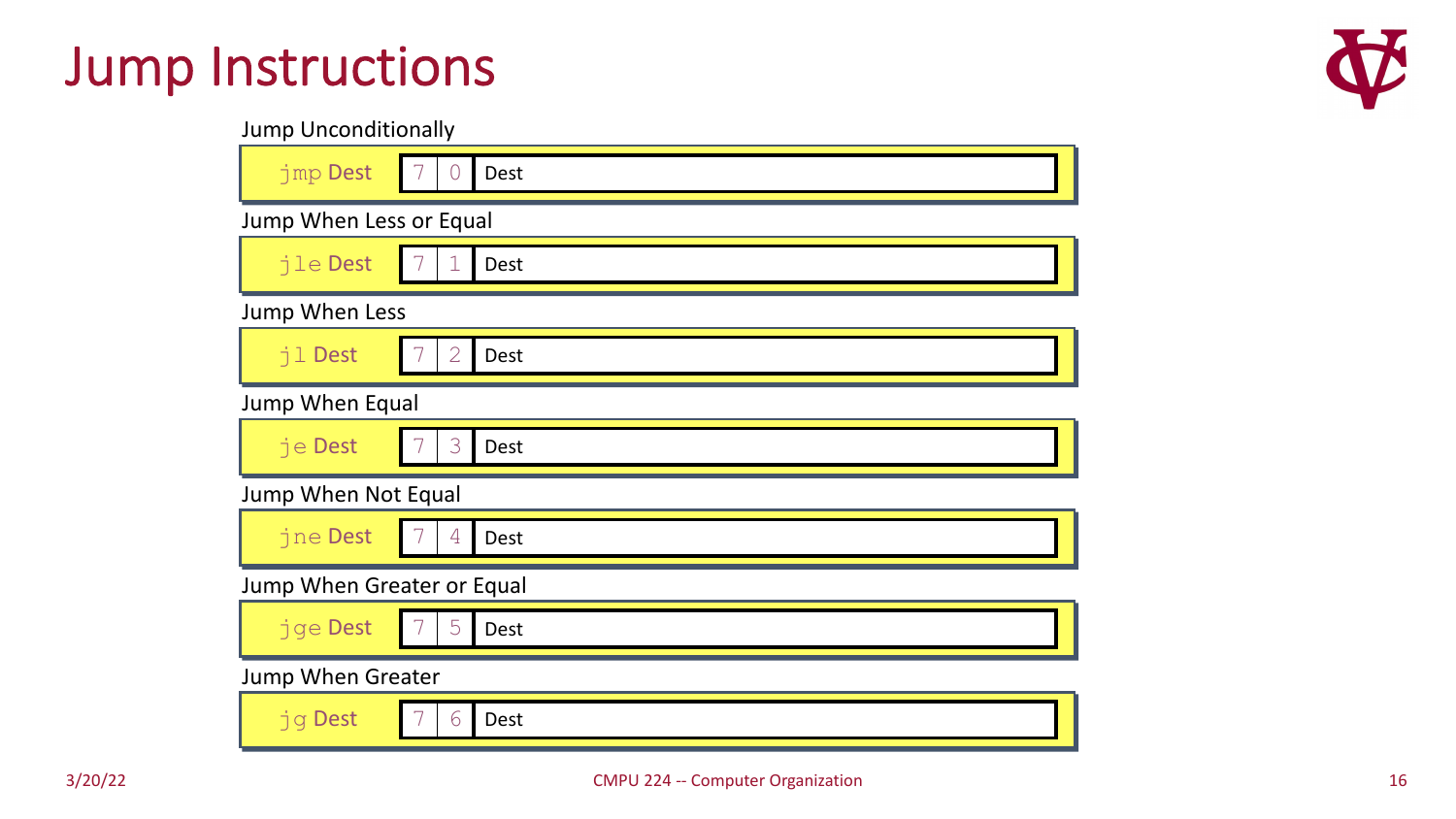#### Y86-64 Program Stack



- Region of memory holding program data
- Used in Y86-64 (and x86-64) for supporting procedure calls
- Stack top indicated by  $8rsp$ 
	- Address of top stack element
- Stack grows toward lower addresses
	- Top element is at highest address in the stack
	- When pushing, must first decrement stack pointer
	- After popping, increment stack pointer



Stack "Top"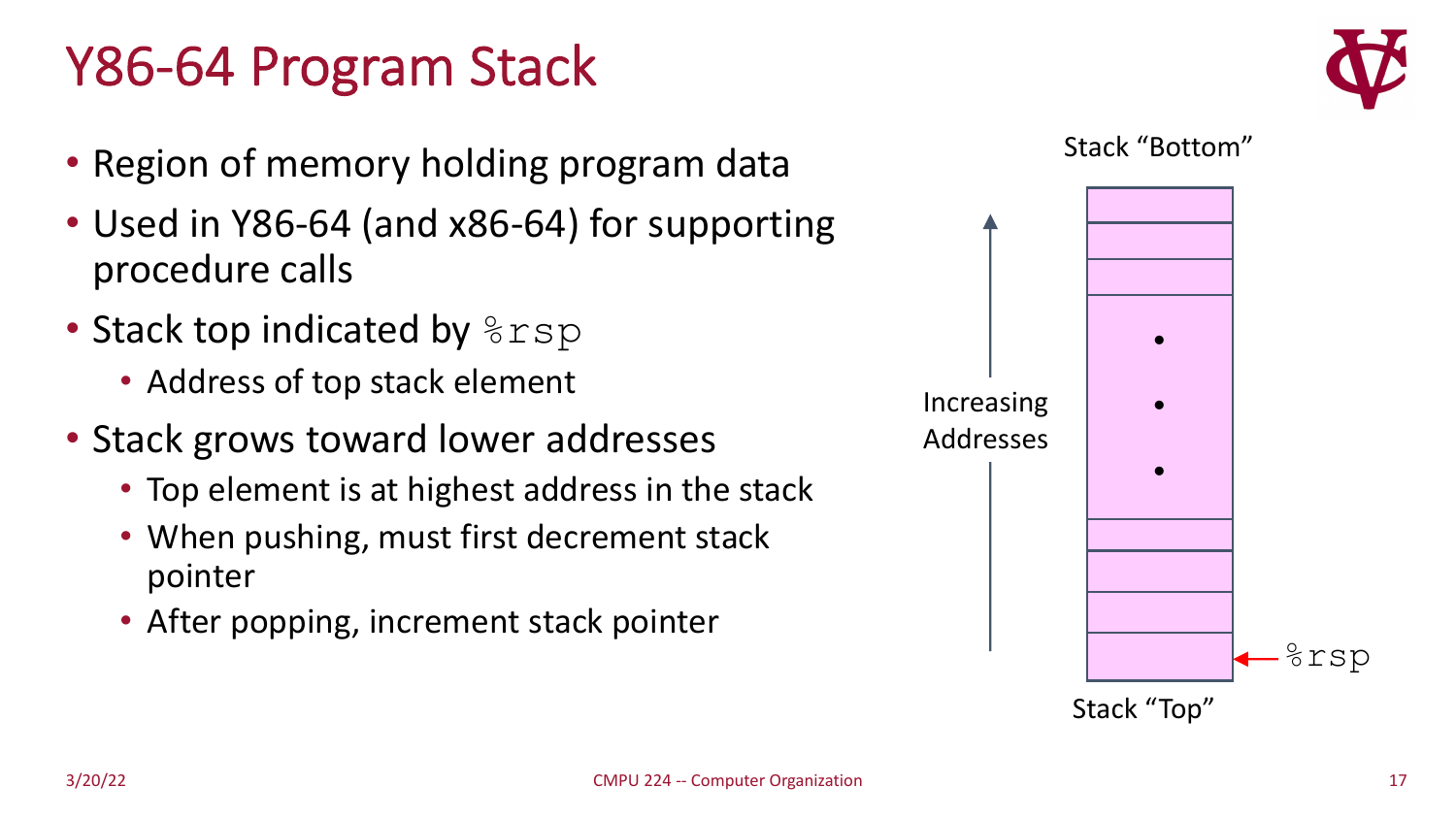# Stack Operations

- pushq rA
	- Decrement  $8rsp$  by 8
	- Store word from rA to memory at  $8rsp$
	- Like x86-64
- popq rA
	- Read word from memory at  $8rsp$
	- Save in rA
	- Increment  $8rsp$  by 8
	- Like x86-64





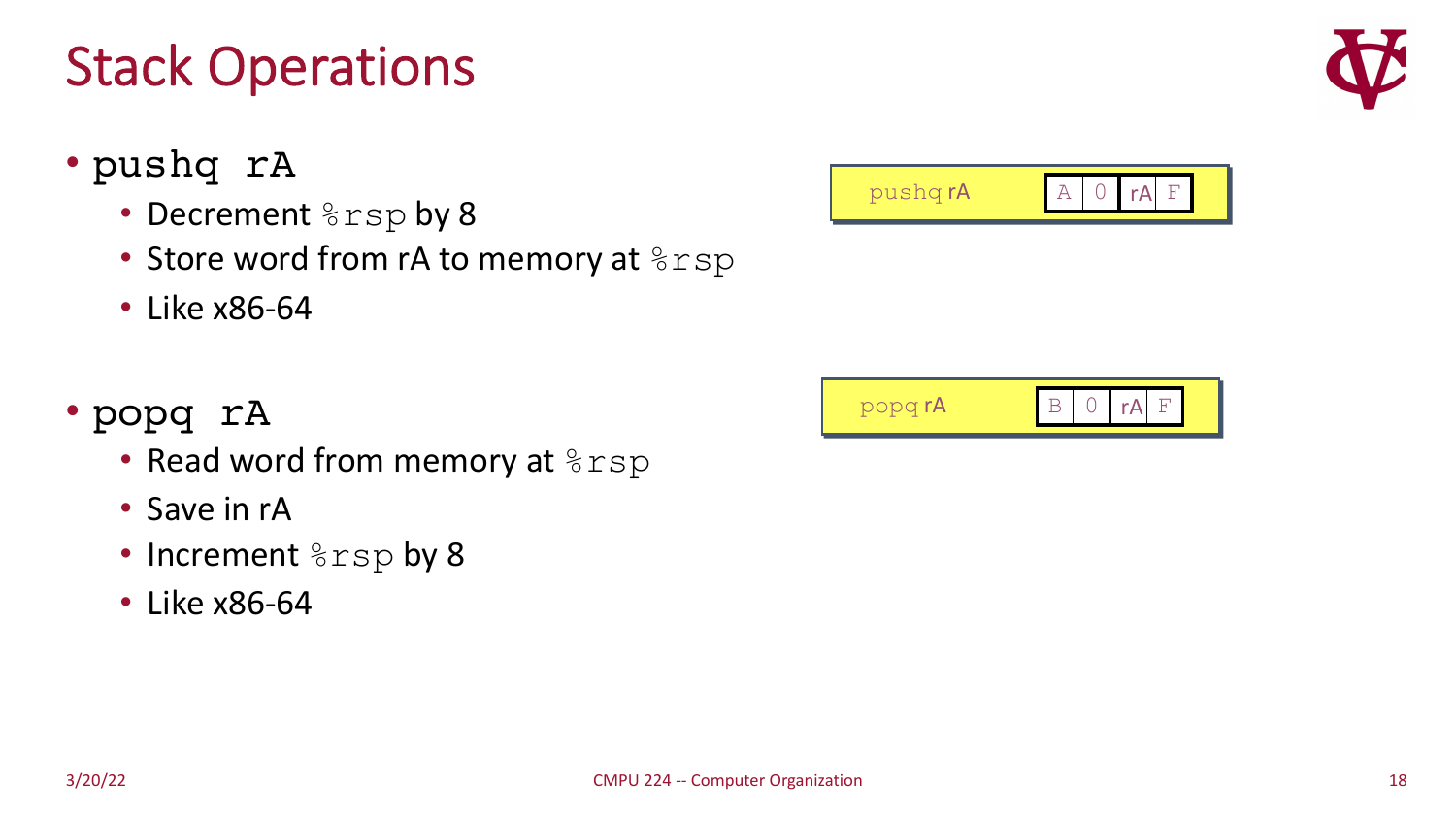### Subroutine Call and Return



|  | ר∩∩ |
|--|-----|
|  |     |

- Push address of next instruction onto stack
- Start executing instructions at Dest
- Like x86-64



- Pop value from stack
- Use as address for next instruction
- Like x86-64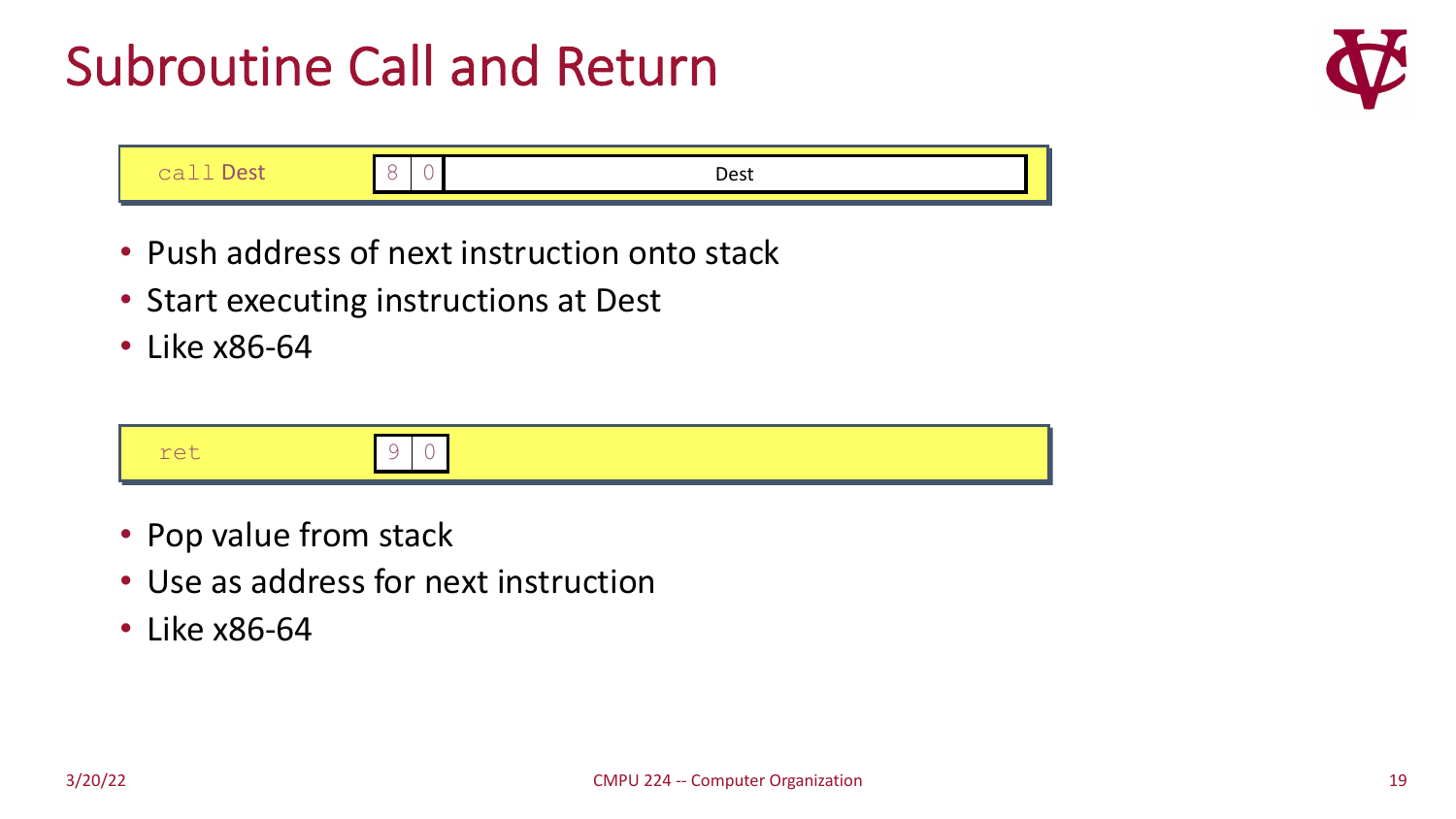### Miscellaneous Instructions





• Don't do anything



- Stop executing instructions
- x86-64 has comparable instruction, but it can't be executed in user mode
- We will use it to stop the simulator
- Encoding ensures that program hitting memory initialized to zero will halt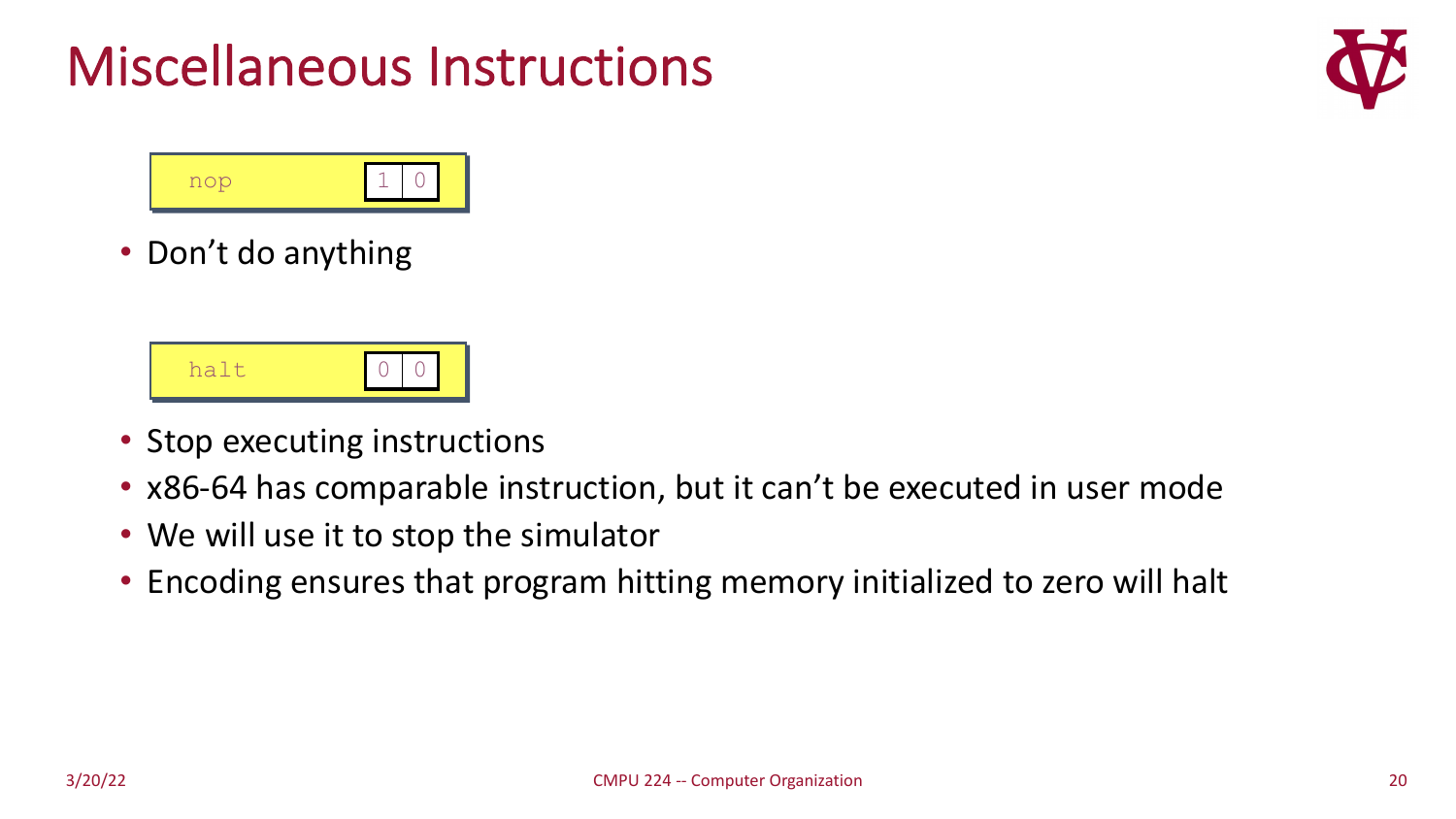### Status Conditions

- Normal operation
- Halt instruction encountered
- Bad address (either instruction or data) encountered
- Invalid instruction encountered
- Desired Behavior
	- If AOK, keep going
	- Otherwise, stop program execution



INS 4

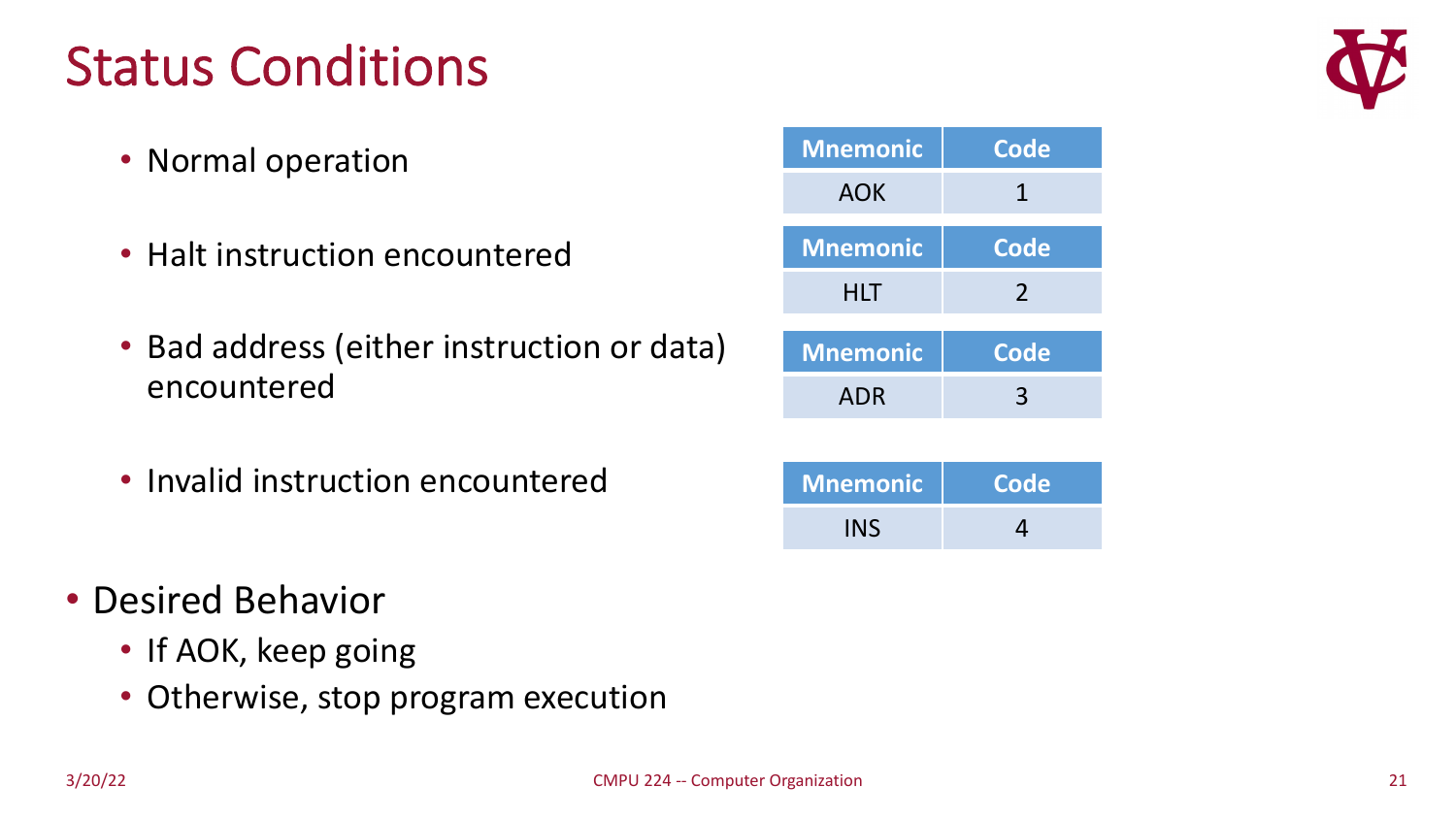## Writing Y86-64 Code

- Can try to Use C Compiler
	- Write code in C
	- Compile for  $x86-64$  with  $qcc -Oq -S$
	- Transliterate into Y86-64
	- *Modern compilers make this more difficult*
- Coding Example
	- Find the number of elements in null-terminated list int len1(int a[]);

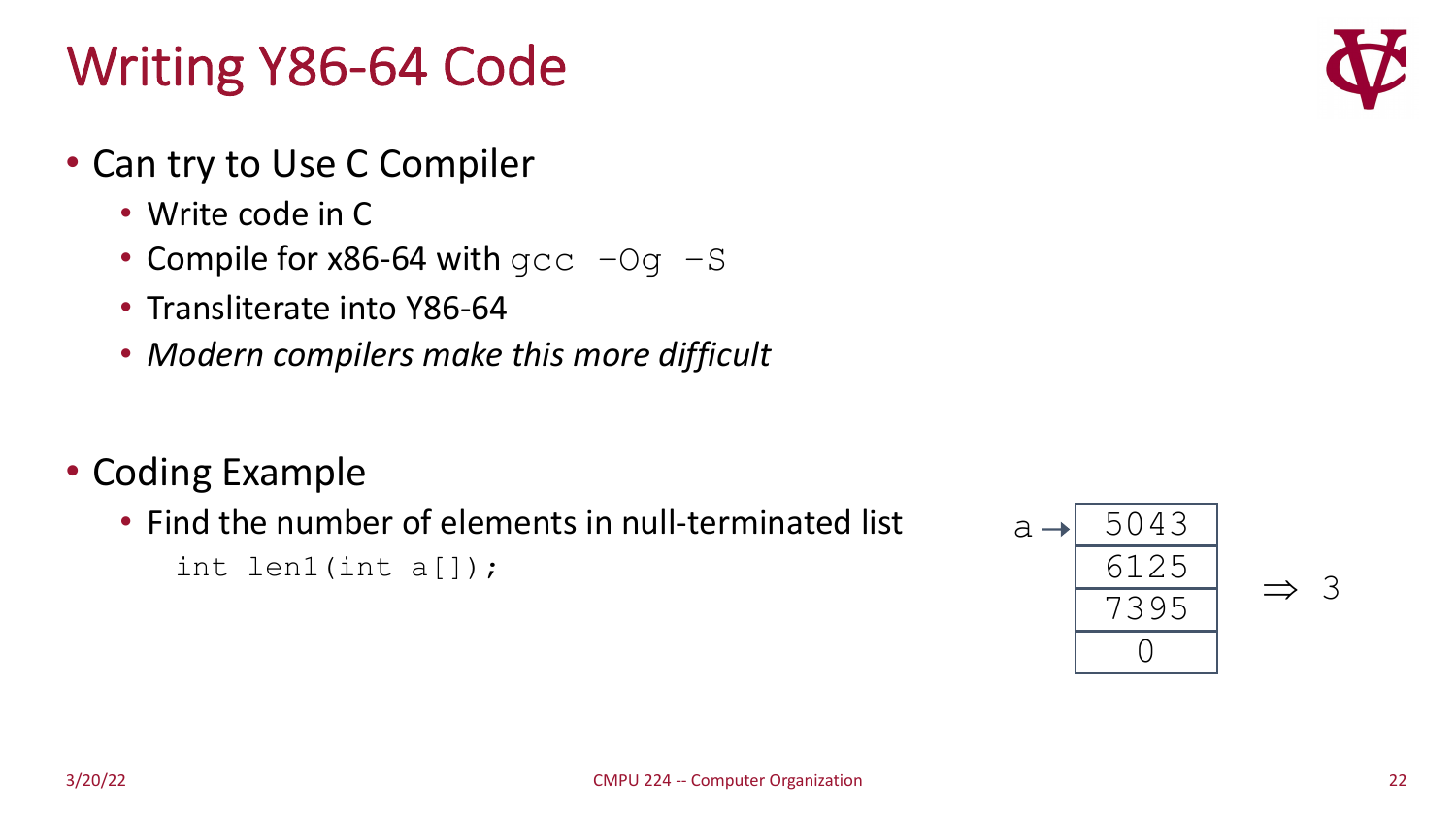## Y86-64 Code Generation Example

#### • First Try

• Write typical array code

```
/* Find number of elements in
  null-terminated list */
long len(long a[])
{
  long len;
 for (len = 0; a[len]; len++);
  return len;
}
```
• Compile with gcc -Og -S

#### • Problem

- Hard to do array indexing on Y86-64
	- Since don't have scaled addressing modes

| len:                 |                            |
|----------------------|----------------------------|
| $mov1$ \$0, $s$ eax  |                            |
| .L3:                 |                            |
|                      | cmpq $$0, (8rdi, 8rax, 8)$ |
| $ie$ . $L2$          |                            |
| addq $$1,$ $$$ rax   |                            |
| $\frac{1}{2}mp$ . L3 |                            |
| .L2:                 |                            |
| ret                  |                            |

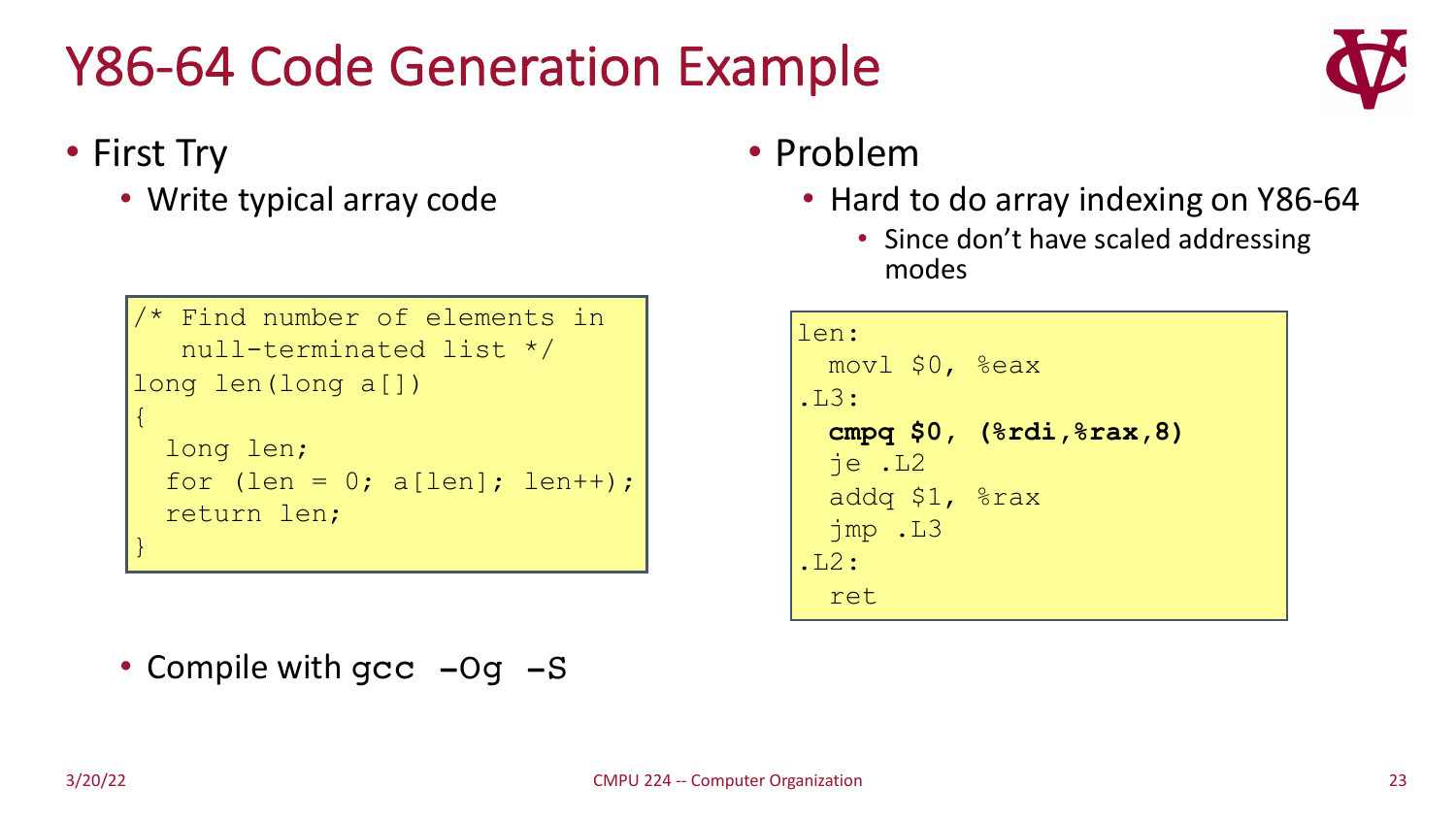#### Y86-64 Code Generation Example #2

|                                                     | <b>&amp;rdx</b> | val                  |  |
|-----------------------------------------------------|-----------------|----------------------|--|
|                                                     |                 |                      |  |
| len:                                                |                 |                      |  |
| movq $(\text{3rdi})$ , $\text{3rdx}$ # val = *a     |                 |                      |  |
| $mov1$ \$0, %eax # len = 0                          |                 |                      |  |
| .L3:                                                |                 |                      |  |
| testq $\text{grad}$ , $\text{grad}$ $\#$ while(val) |                 |                      |  |
| $ie$ . $L2$                                         |                 | # while(val)         |  |
| addq $$8, %rdi$ # a++                               |                 |                      |  |
| addq \$1, %rax # len++                              |                 |                      |  |
| movq $(\text{3rdi})$ , $\text{3rdx}$ # val = *a     |                 |                      |  |
| $\frac{1}{2}mp$ . L3                                |                 | # jump to while test |  |
| .L2:                                                |                 |                      |  |
| ret                                                 |                 | # return len         |  |

• Second Try

 $\{$ 

• Write C code that mimics expected Y86-64 code

| $long$ len = 0; |
|-----------------|
| while (val) {   |
| $a++$ ;         |
| $l$ en++;       |
| val = $*$ a;    |
|                 |
| return len;     |
|                 |
|                 |
|                 |

long len(long a[])

long val =  $*$ a;



**Register Use**

**%rax len**

**%rdi a**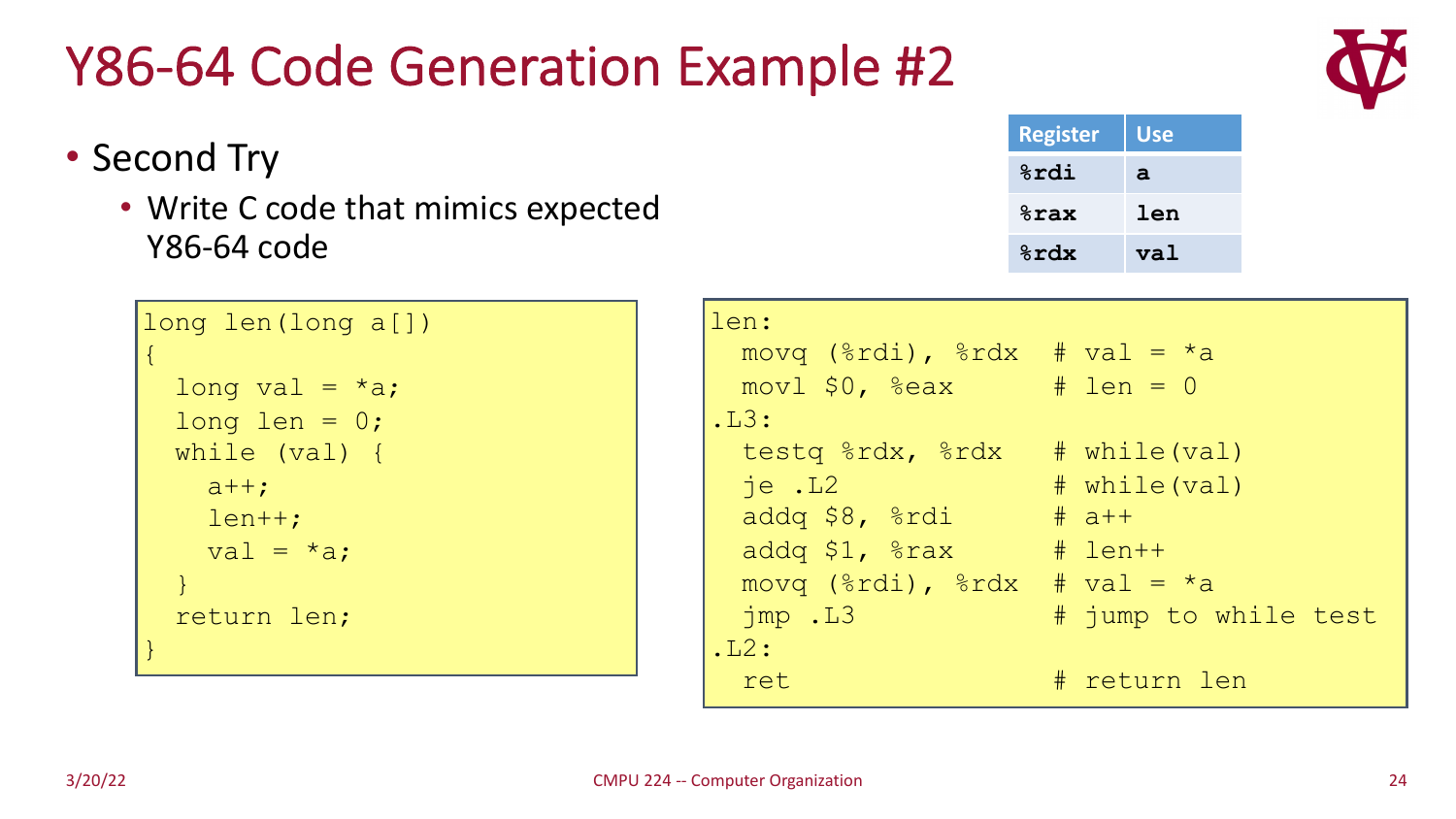#### Y86-64 Code Generation Example #3



len: movq (%rdi), %rdx movl \$0, %eax .L3: testq %rdx, %rdx je .L2 addq \$8, %rdi addq \$1, %rax movq (%rdi), %rdx jmp .L3  $.L2:$ rep ret

| <b>Register</b> | <b>Use</b> |
|-----------------|------------|
| %rdi            | a          |
| <b>&amp;rax</b> | len        |
| 8rdx            | val        |
| 8r8             | 1          |
| 8r9             | 8          |

```
len:
      irmovq $1, r8r8 \# Constant 1
      \frac{1}{2} irmovq $8, \frac{1}{2} \frac{1}{2} \frac{1}{2} \frac{1}{2} \frac{1}{2} \frac{1}{2} \frac{1}{2} \frac{1}{2} \frac{1}{2} \frac{1}{2} \frac{1}{2} \frac{1}{2} \frac{1}{2} \frac{1}{2} \frac{1}{2} \frac{1}{2} \frac{1}{2} \frac{1}{2} \frac{1}{2} \frac{1}{2} 
      mrmovq (\text{3rdi}), \text{3rdx} # val = \text{*a}\frac{1}{2} irmovq $0, \frac{2}{3} rax \frac{4}{3} len = 0
test:
      andq %rdx, %rdx # Test val
      je done \# If zero, goto Done
      addq er9, erdi # a++addq 8r8, 8rax \# len++
      mrmovq (\text{3rdi}), \text{3rdx} # val = \text{*a}imp test \frac{1}{4} Jump to test
done:
```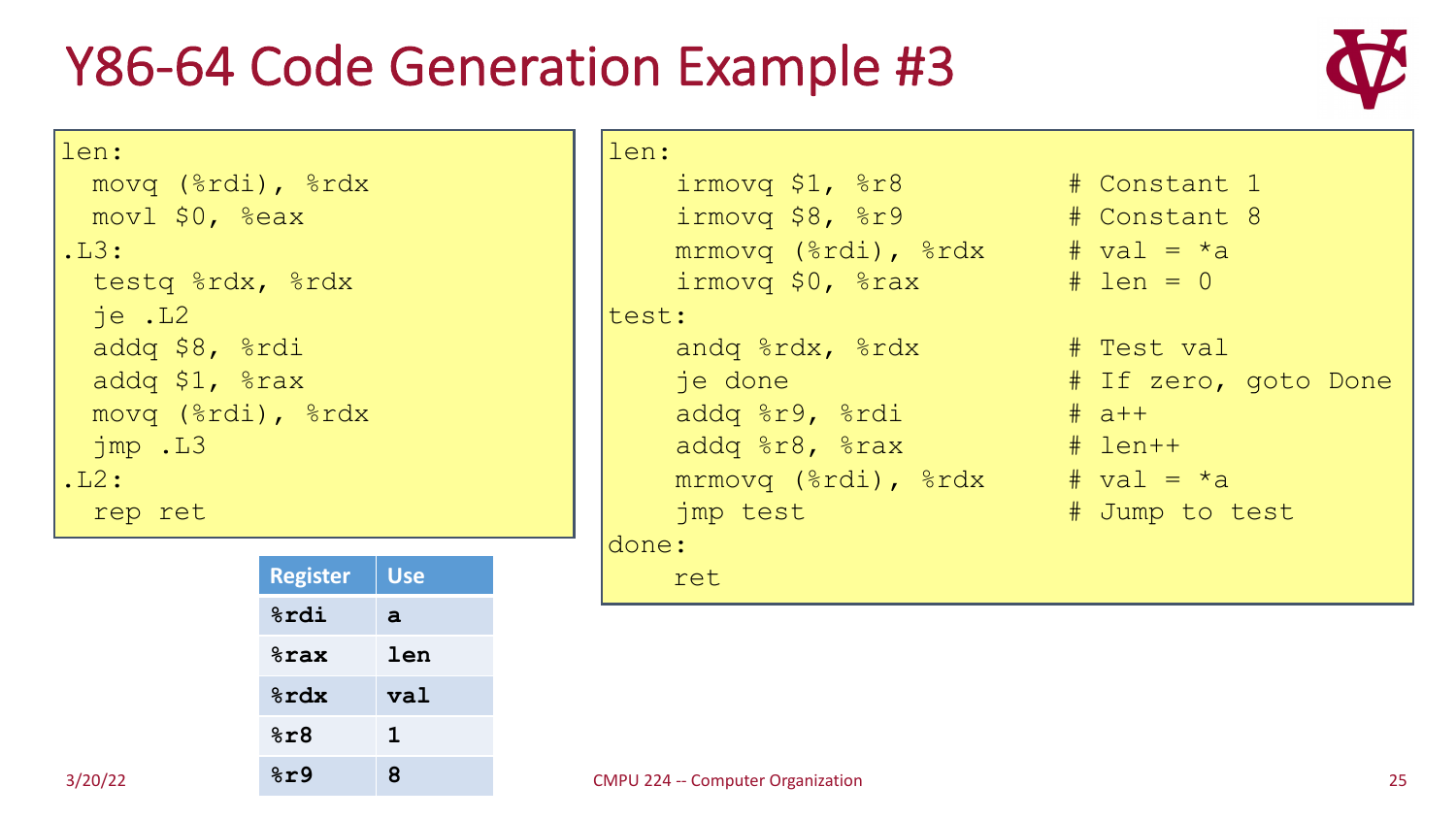### Y86-64 Sample Program Structure #1



• Program starts at address 0 • Must set up stack • Where located • Make sure don't overwrite code! • Must initialize data • See next slide # Initialization .pos 0 # Execution begins at address 0 irmovq stack, %rsp # Set up stack pointer call main  $#$  Execute main program halt .align 8 # Program data array: . . . main: # Main function . . . call len . . . len:  $# Length function$ . . . .pos 0x200 # Placement of stack stack: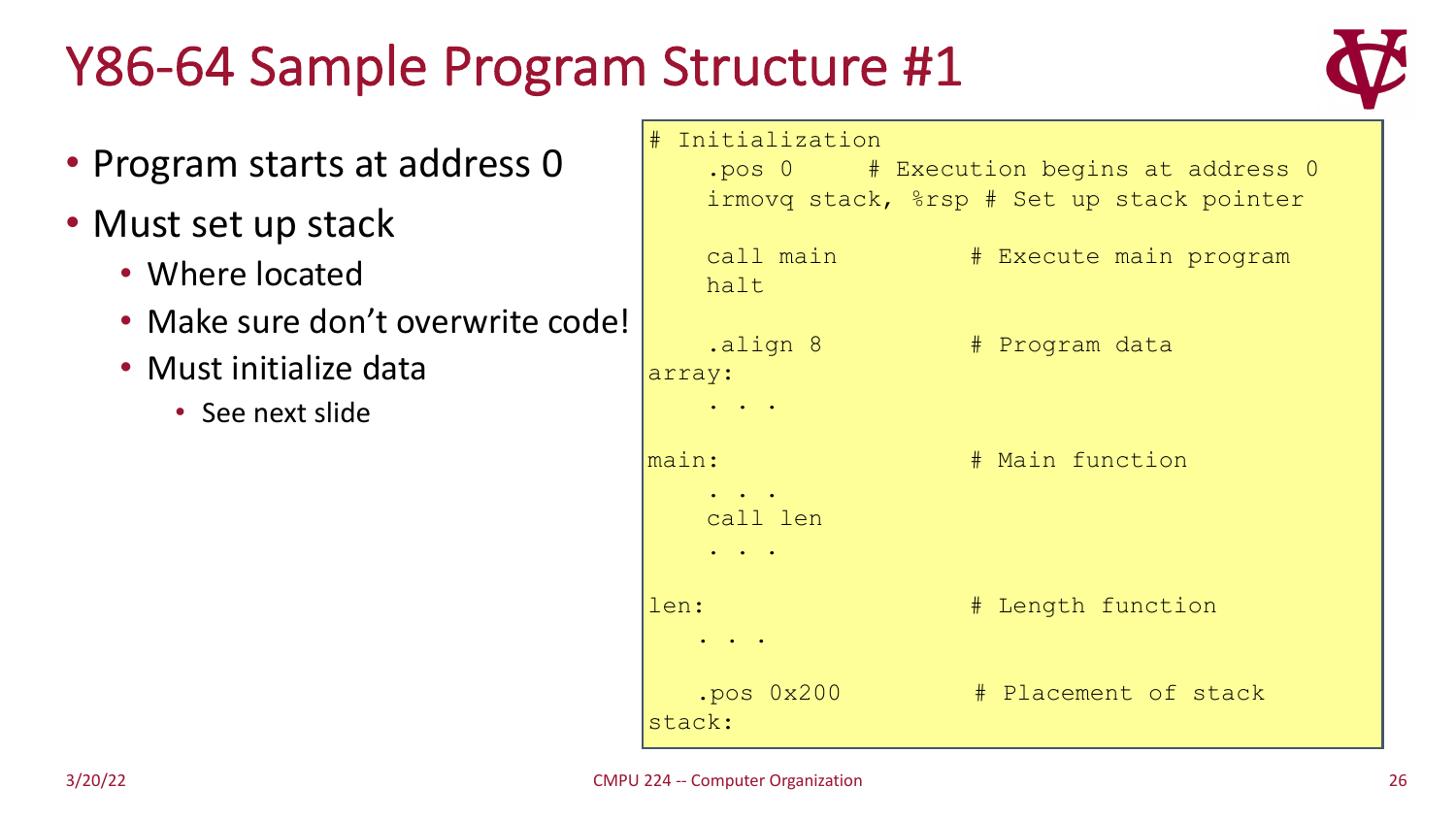## Y86-64 Program Structure #2

- Must initialize data
	- Can use symbolic names
- Set up call to len
	- Follow x86-64 procedure conventions
	- Push array address as argument

#### # Initialization

.pos 0 # Execution begins at address 0 irmovq stack, %rsp # Set up stack pointer

```
call main # Execute main program
   halt
# Array of 4 elements + terminating 0
    .align 8
array:
    .quad 0x000d000d000d000d
    .quad 0x00c000c000c00c0
    .quad 0x0b000b000b000b00
    .quad 0xa000a000a000a000
    .quad 0
main:
   irmovq array, %rdi
   call len
   ret
...
    .pos 0x200 # Placement of stack
stack:
```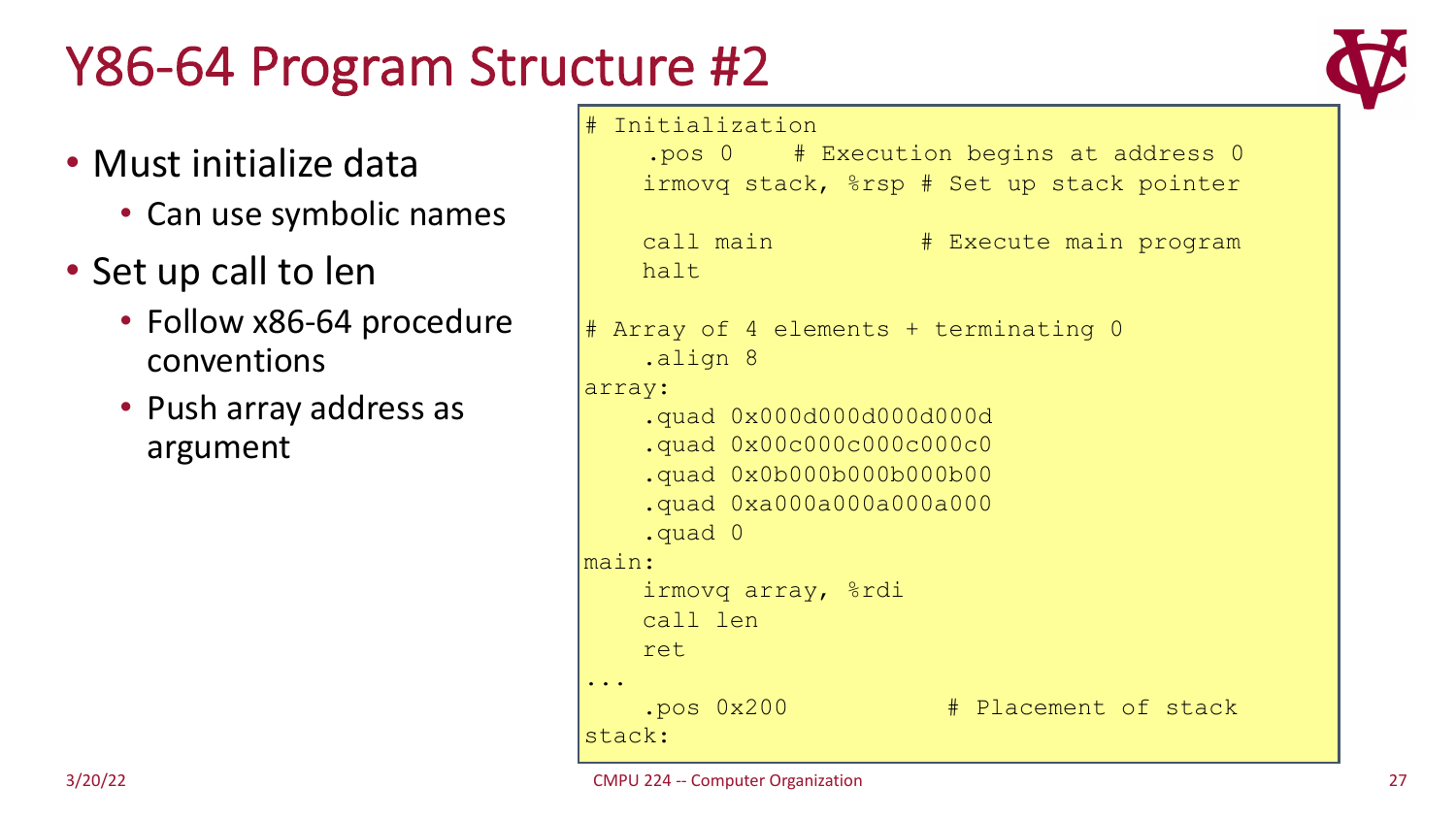## Assembling Y86-64 Programs (**yas**)



#### • Generates "object code" file len.yo

• Looks like disassembler output

Linux> yas len.ys

| 0x054:                      | len:                                                                                                                                                                                                                                                                                                                |                      |
|-----------------------------|---------------------------------------------------------------------------------------------------------------------------------------------------------------------------------------------------------------------------------------------------------------------------------------------------------------------|----------------------|
| 0x054: 30f80100000000000000 | $\frac{1}{2}$ irmovq \$1, $\frac{1}{2}$ r8                                                                                                                                                                                                                                                                          | # Constant 1         |
| 0x05e: 30f90800000000000000 | $\frac{1}{2}$ $\frac{1}{2}$ $\frac{1}{2}$ $\frac{1}{2}$ $\frac{1}{2}$ $\frac{1}{2}$ $\frac{1}{2}$ $\frac{1}{2}$ $\frac{1}{2}$ $\frac{1}{2}$ $\frac{1}{2}$ $\frac{1}{2}$ $\frac{1}{2}$ $\frac{1}{2}$ $\frac{1}{2}$ $\frac{1}{2}$ $\frac{1}{2}$ $\frac{1}{2}$ $\frac{1}{2}$ $\frac{1}{2}$ $\frac{1}{2}$ $\frac{1}{2}$ |                      |
| 0x068: 50270000000000000000 | mrmovq $(\text{3rdi})$ , $\text{3rdx}$ # val = *a                                                                                                                                                                                                                                                                   |                      |
| 0x072: 30f00000000000000000 | $\frac{1}{2}$ irmovq \$0, $\frac{2}{3}$ rax $\frac{1}{4}$ len = 0                                                                                                                                                                                                                                                   |                      |
| $0x07c$ :                   | test:                                                                                                                                                                                                                                                                                                               |                      |
| 0x07c: 6222                 | andq $\text{grad}$ , $\text{grad}$ $\#$ Test val                                                                                                                                                                                                                                                                    |                      |
| 0x07e: 739e00000000000000   | je done i                                                                                                                                                                                                                                                                                                           | # If zero, goto Done |
| 0x087:6097                  | addq %r9, %rdi                                                                                                                                                                                                                                                                                                      | $# a++$              |
| 0x089:6080                  | addq $8r8$ , $8rax$ # len++                                                                                                                                                                                                                                                                                         |                      |
| 0x08b: 50270000000000000000 | mrmovq $(\text{3rdi})$ , $\text{3rdx}$ # val = *a                                                                                                                                                                                                                                                                   |                      |
| 0x095: 707c00000000000000   | imp test                                                                                                                                                                                                                                                                                                            | # Jump to test       |
| $0x09e$ :                   | done:                                                                                                                                                                                                                                                                                                               |                      |
| 0x09e:90                    | ret                                                                                                                                                                                                                                                                                                                 |                      |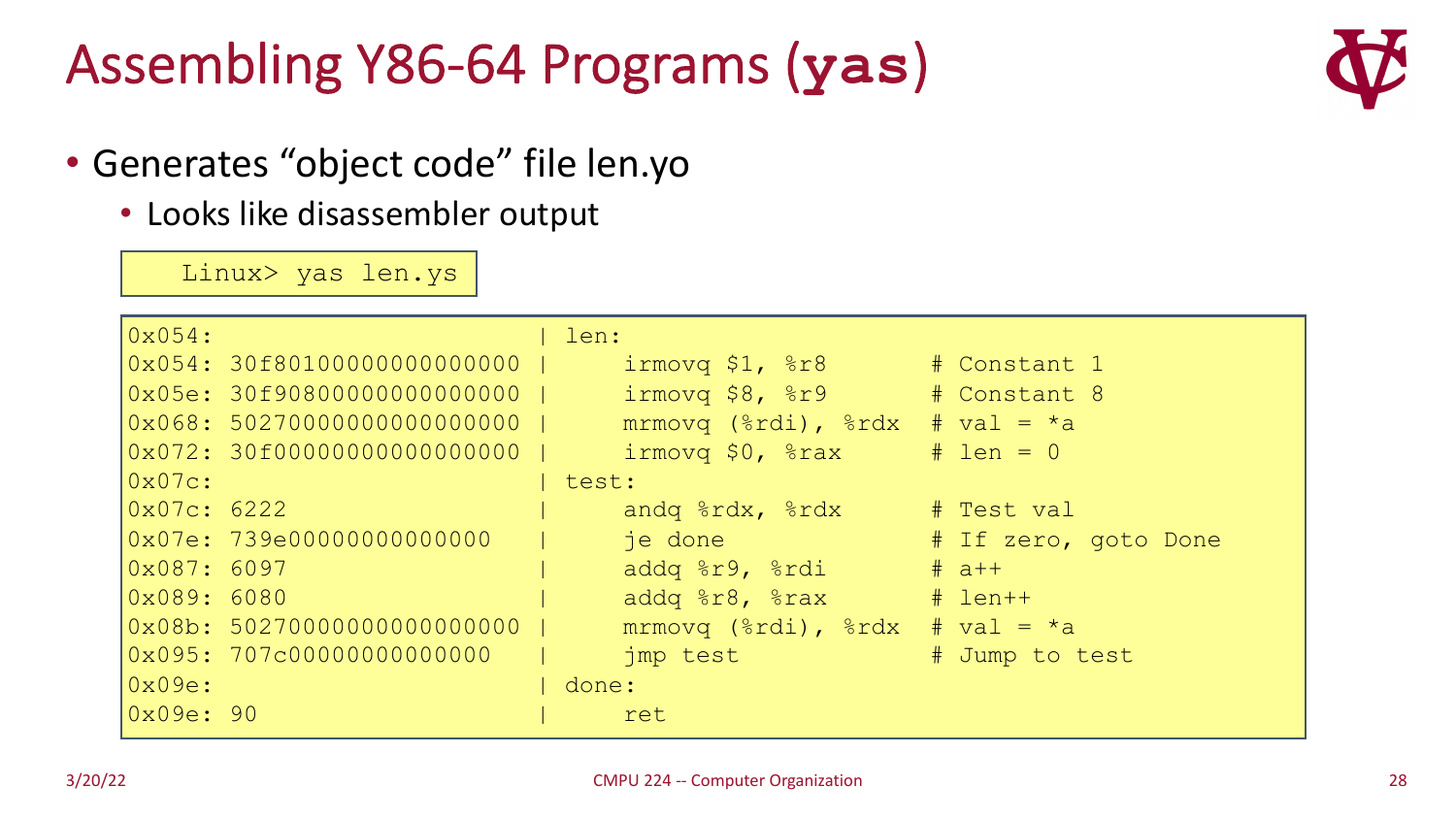3/20/22 CMPU 224 -- Computer Organization 29

## Simulating Y86-64 Programs (**yis**)

• Instruction set simulator

Linux> yis len.yo

- Computes effect of each instruction on processor state
- Prints changes in state from original

```
Stopped in 37 steps at PC = 0x13. Status 'HLT', CC Z=1
S=0 Q=0Changes to registers:
%rax: 0x0000000000000000 0x0000000000000004
%rsp: 0x000000000000000 0x00000000000000200
%rdi: 0x0000000000000000 0x0000000000000038
%r8: 0x0000000000000000 0x0000000000000001
%r9: 0x0000000000000000 0x0000000000000008
Changes to memory:
0x01f0: 0x0000000000000000 0x0000000000000053
0x01f8: 0x0000000000000000 0x0000000000000013
```